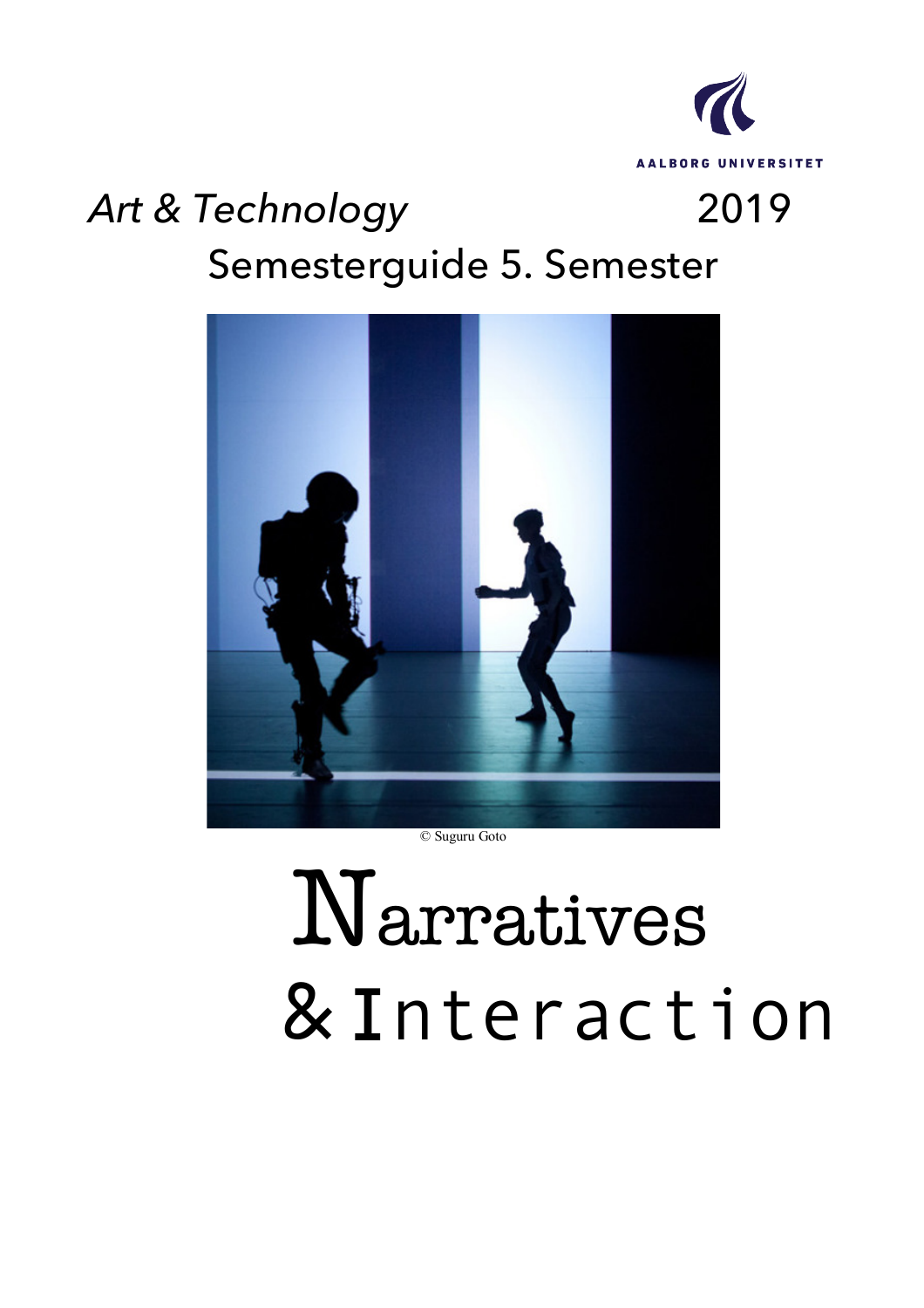#### **Semester details**

**Study board:** ArT & Technology

**Study regulations:** BA Study Program in Art & Technology, The Faculty of Humanities, AAU, September 2019:

https://studieordninger.aau.dk/preview?path=/admin/collection/1128/visualizationeducation/87/en-GB/True&ui=en-GB

#### **Semester framework theme**

The module introduces the production and creation of narrative artefacts and narrative universes with special emphasis on the integration of interactive narratives and physical stages. The module is supported by theoretical and practical courses and seminars within concept development of narrative installations of various kinds, video editing, scripting, and possibly special ad hoc activities evolving from the production processes of the students. Furthermore, the module seeks to establish collaborative processes and projects with external partners.

#### **Courses**

In connection with the module, the following courses will be offered:

- Narratives and Interaction
- Artistic and Academic Methodology V

Other courses may be offered within the following areas:

- Dramaturgy
- Manuscript
- Video Editing

#### **Semester organisation and time schedule**

The semester is organized around a collaborative performance project: the development of an intermedia performance in collaboration with Southgate School for Creative Writing and Trekanten Kulturhus in Aalborg Øst (www.trekanten.info). ArT students will work with Creative Writing students from SGS to adapt a short story for live performance. The groups will be organized according to production roles, and will work together to develop a cohesive, unified performance project based on E.M. Forster's novella *The Machine*. Trekanten is a co-producing partner, and students will work with the organization to promote and curate the live performance.

#### **Important Dates**

Week 36 & 38 - Joint Writing/Manuscript Workshop with Southgate School for Creative Writing (Required Participation, See *Manuscript*):

September 5th & 6<sup>th</sup>: 10:15-14:30h (CREATE)

September 19 & 20<sup>th</sup>: 10:15-14:30h (Trekanten)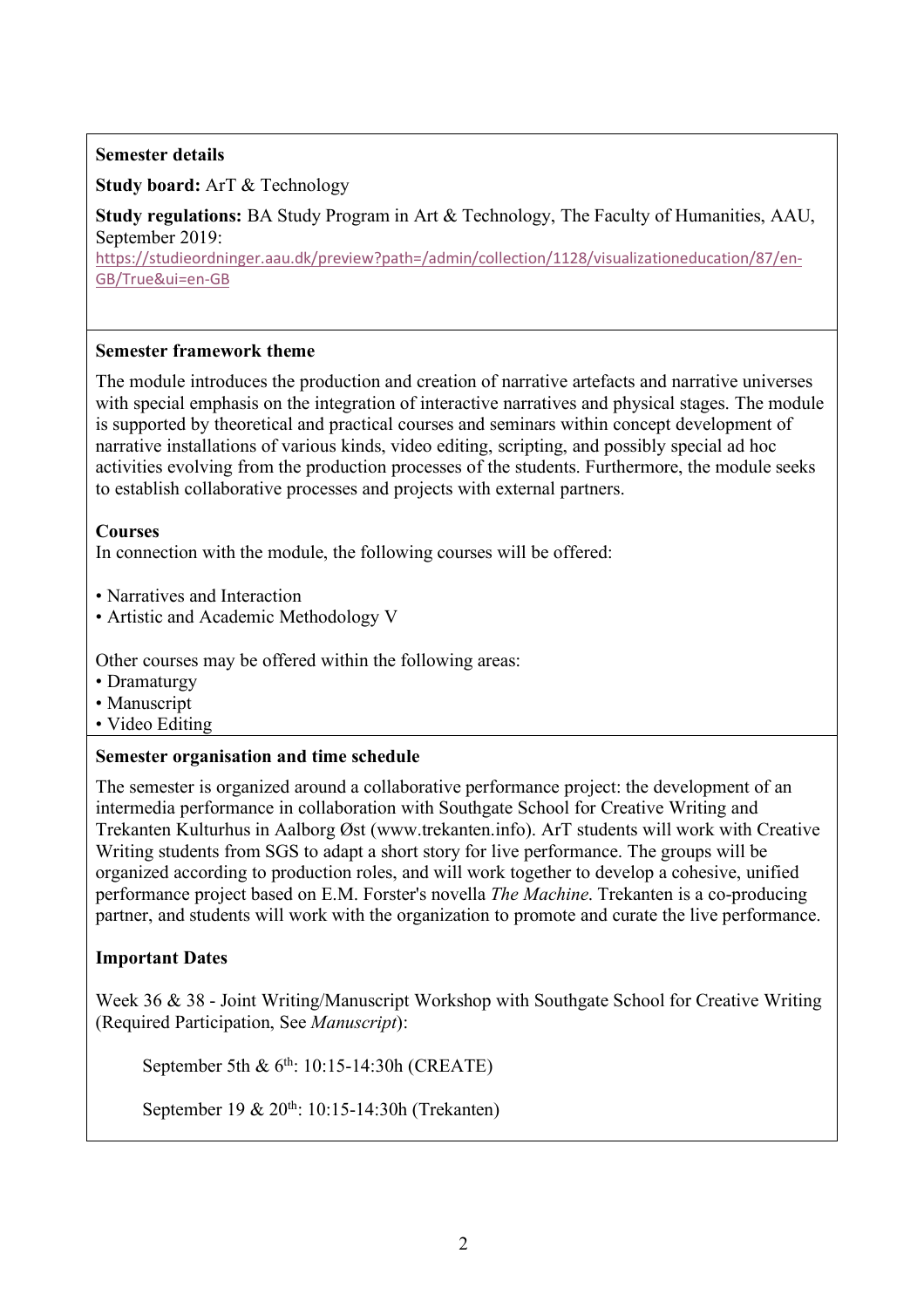September 18th (Wednesday) Life Performance: OW Bunker At Teater Norkraft (Required)

September 20th – Immersive Theatre Field Trip to Arhus: Signa's *Åbne Heart* (Optional)

Week 43: October 21 - Joint Semester Seminar (Required Participation)

Week 45: Nov 6-8 - Works-In-Progress & Feedback session (See MRT Mixed Realities) w. E. Edmonds & L. Candy (Required Participation details TBA)

Week 47: Production Week at Trekanten (Required Participation)

*Dates and times of performance will be determined by Production Team, but most likely*:

Nov 18 - Load-In Nov 19 - Nov 20 Technical Rehearsals Nov 21 - Teacher Walk Through (Preview Performance/Dress Rehearsal) Nov 22-24 - Public Performances Nov 25 - Load-Out

# **Report Guidelines**

Please use the following template to format your Semester Report.

# ABSTRACT

A short paragraph summarizing the main aspects of the investigation---context, problem, results, and insights.

# INTRODUCTION

This is where you set the context for your work. What is the big picture? What is the motivation for investigating this area?

# PROBLEM STATEMENT

Here you concisely state the problem that you are investigating. You may also present a hypothesis to be supported or rejected through your own experiments.

# BACKGROUND (STATE-OF-THE-ART)

Present the state-of-the-art of the given topic/area you are investigating (e.g. Intermedia Performance, Mixed-Reality Performance, Post-Dramatic Theatre, Robotic Art, etc). This grounding is important when conducting any type of research, as it demonstrates your knowledge of the field and helps locate your contribution within that field. Clearly identify significant theoretical frameworks and significant art works/performances and how they relate to your research area. Always reference refutable sources (i.e., peer-reviewed journals, books, etc.) and, when possible, primary sources (i.e., the original author of the work).

# DESIGN METHODS

What specific academic and artistic methods are you employing in your study? How will you test your hypotheses, or carry out the research aspects of your project? Identify at least 3 methods (1 artistic, 2 academic) that will form the backbone of your investigation.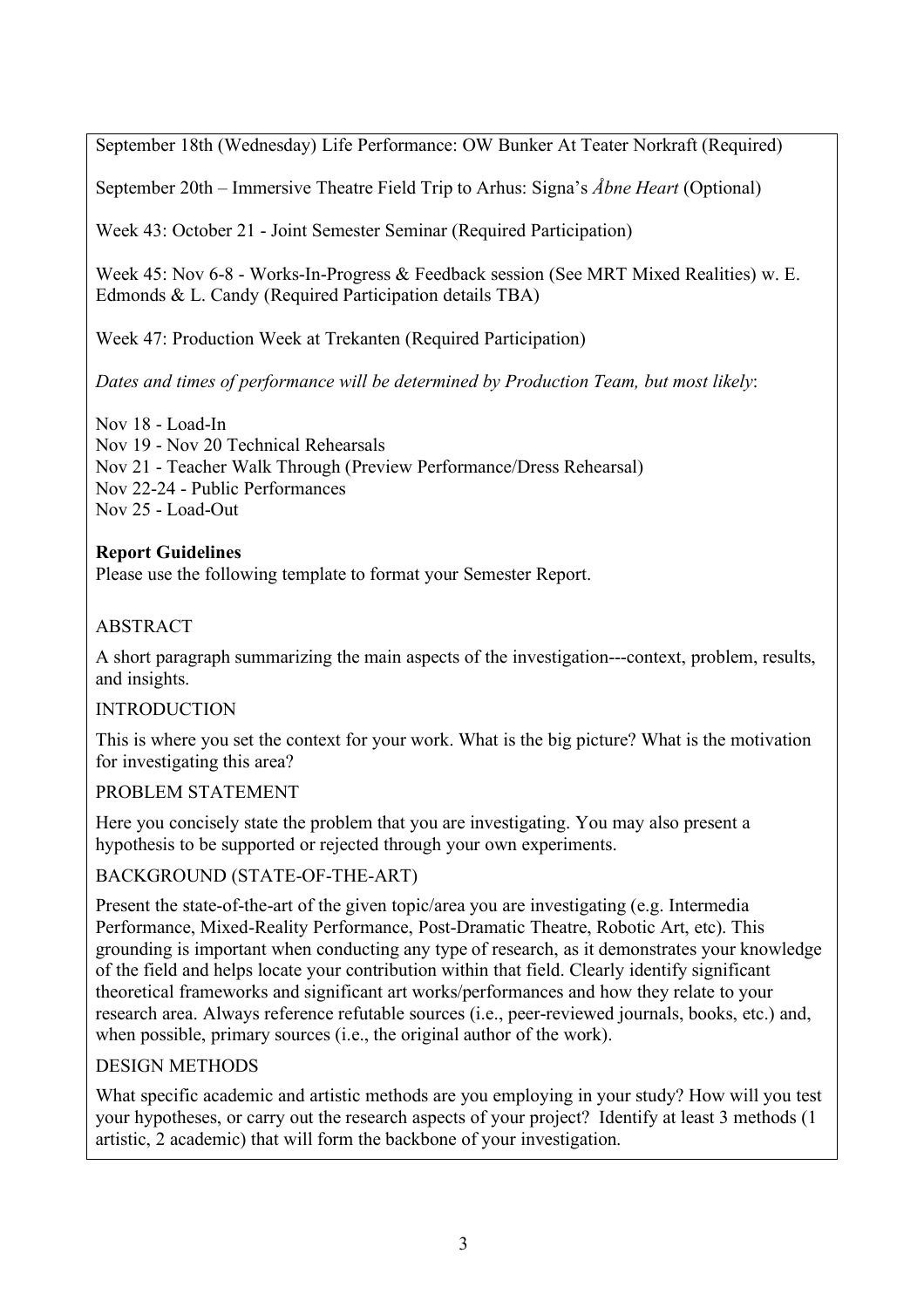# IMPLEMENTATION

How was the final work developed and constructed? Include overall system diagrams, floorplans, scenic designs, renderings, illustrations and other supporting evidence of the exhibition. Detail the most important aspects of the implementation and place the rest in the appendix. (For ArT 5, a completed manuscript/playtext should be included in the Appendix). Ideally, a reader should be able to re-create your artwork/performance based on the information in this section.

# ANALYSIS

Was your work successful? Support this with qualified analysis using the academic and artistic methods you outline in DESIGN METHODS section. If you made an initial hypothesis, do your observations support or reject it? What were the strengths and limitations of this study/project? Were there results that were inconclusive? What might account for that?

How well did your project help you to realize learning objectives of the Project Module? (It is a good idea to review these). *Where possible, link the outcomes of your project to specific knowledge, skills and competencies outlined in the main project module*.

# COLLABORATION

Each group member should provide individual descriptions and self-evaluations of their individual contribution to the production team, and reflect on the collaboration with the external partners. One or two paragraphs per student (should be written in the first person).

# FUTURE WORK

If given the opportunity, how would you expand on this work? What new research directions or avenues of exploration have opened up as a result of your project? Is there anything you could have done better? If you were to develop this project further, what would you work on next?

# **CONCLUSION**

This is where you reflect on the your efforts, and connect back to the broader field of Art and Technology. It is not merely a summary of what you did. Rather, you should succinctly connect all the dots and synthesize new insights here. What can others learn from your work?

# REFERENCE LIST

List of references following the APA referencing style. https://www.apastyle.org

Please ensure your report follows APA guidelines for citation and formatting.

# APPENDIX

Please include short project video with ArT Title Slide.

# **Semester coordinator and secretary assistance**

# **Semester coordinator**: Elizabeth Ann Jochum

**Secretariat assistance**: Elsebeth Bækgaard

#### **Module description (description of each module)**

**Module title, ECTS credits**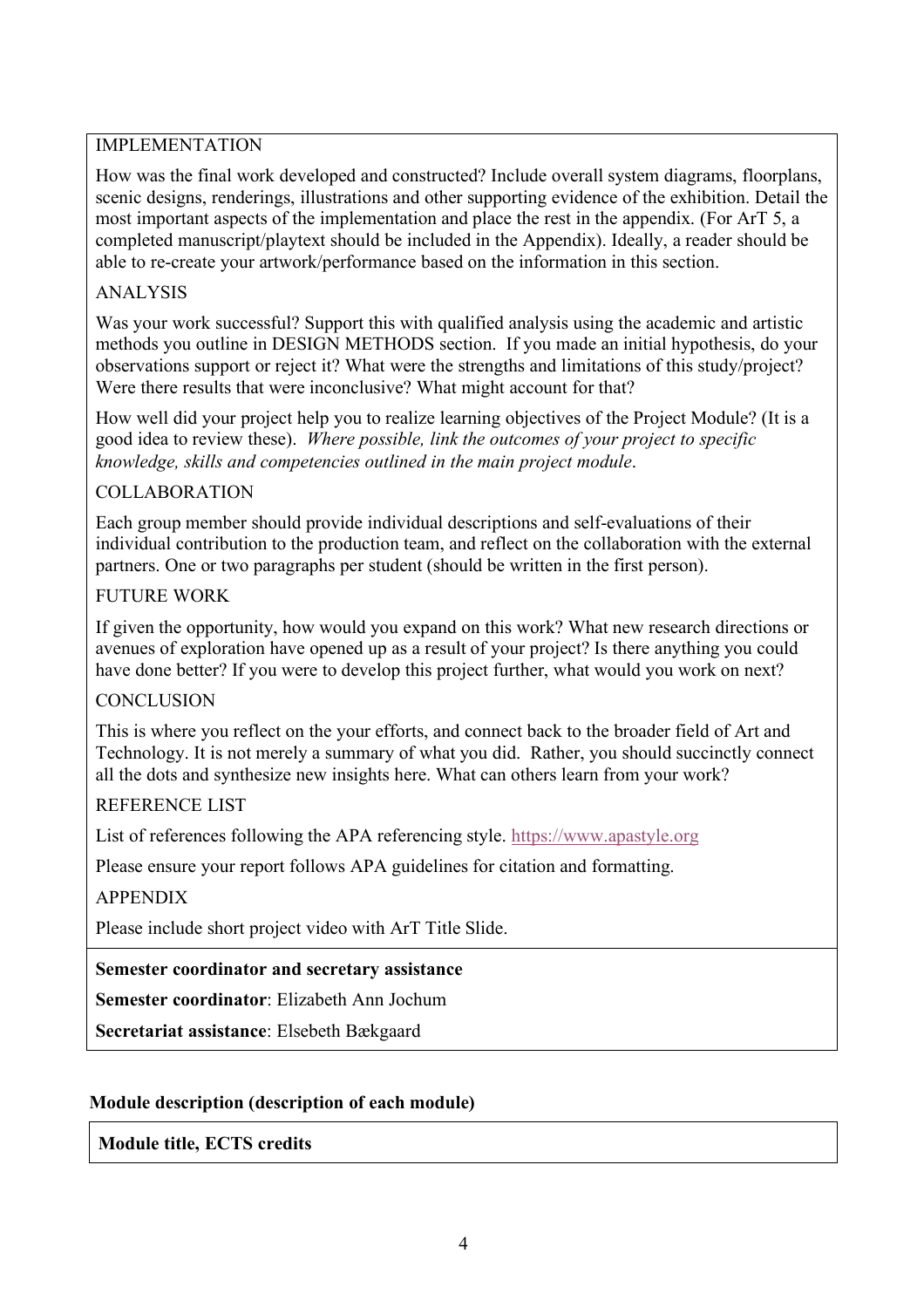Narratives and Interaction (M15) 15 ECTS

#### **Location**

5. Semester

#### **Module coordinator**

Elizabeth Jochum

#### **Type/Method and language**

Project work in groups English

#### **Learning objectives:**

The objective of the Module: "Narratives and Interaction" is to introduce the students to problem areas and solutions in relation to the creation of artefacts and projects, in which different forms of structuring of narrative information plays a major role, i.e. interactive storytelling, collaborative narrative projects, hypertexts etc. The module comprises of theoretical and practical courses and seminars within narrativity, (interactive) dramaturgy, understanding and creation of fictional universes, writing of manuscripts and storyboards.

During this module, students should acquire:

Basic **knowledge** about

- central theories within narrativity with special focus on narratives in interactive settings
- methods for the creation of narrative installations
- central theories within (inter/re-active) dramaturgy and performance design
- theories and methods of combining physical and digitally enhanced spaces
- artistic and technological strategies within performance design and performative events
- manuscripts and storyboards as central creation methods of narrative media installations
- artistic and academic methods of collaborations with external partners.

#### **Skills** in

• identifying and formulating an artistic problem and/or theme within the field "Narratives and Interaction" and

developing different artistic concepts and solutions for a chosen problem/theme

• transforming basic knowledge and theories of narrativity and media technology into artistic concepts

• identifying dramaturgical challenges within interactive fiction and performance

• applying and implementing (interactive) dramaturgical models that combine physical and digitally enhanced spaces

• applying technological solutions in regard to interactive narratives and performance design

#### **Competencies** in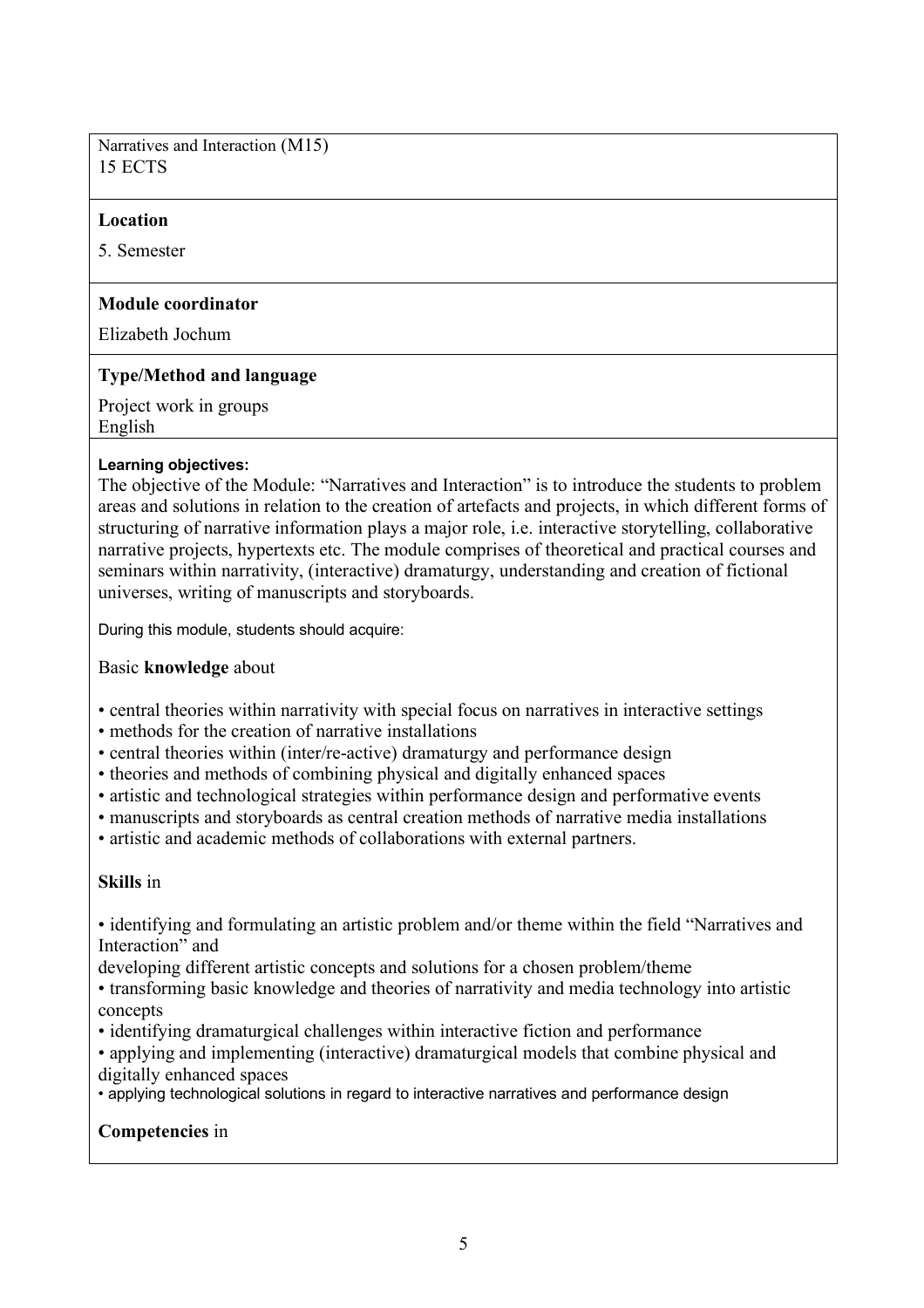• conceiving ideas and developing concepts of (interactive) narrative artefacts that combine physical and digital means of expression

- analyzing and constructing narrative artefacts and events that merge virtual and material spaces
- employing a number of digital performance technologies
- analyzing and creating manuscripts and storyboards in regard to inter-/reactive story telling

• contextualizing own artistic solutions (to state-of-art, socio-cultural requisites and consequences, art theoretical and aesthetic dimensions, etc.)

• describing, analyzing, and documenting artistic design solutions on a professional level, and communicating this to external collaborative partners.

# **Academic content**

The module introduces the production and creation of narrative artefacts and narrative universes with special emphasis on the integration of interactive narratives and physical stages. The module is supported by theoretical and practical courses and seminars within concept development of narratives installations of various kinds, video editing, scripting, and possibly special ad hoc activities evolving from the production processes of the students. Furthermore, the module seeks to establish collaborative processes and projects with external partners.

# **Scope and expected performance**

15 ECTS credits. 1 ECTS credit = 27,5 hours of work. 20 ECTS = 412,5 hours of work consisting of preparation for course sessions, course participation, group work, exercises, counselling and exams.

# **Module activities (course sessions etc.)**

The semester theme is Intermedia Performance. Students will collaborate with ArT students will work with Creative Writing students from SGS to adapt a short story for live performance. The groups will be organized according to production roles, and will work together to develop a cohesive, unified performance project based on E.M. Forster's novella *The Machine Stops*.

The live performance will be presented for the public in Trekanten Kulturhus theatre during Week 47. At the beginning of the semester, students will be grouped into a production company. Each student is assigned to a team that is responsible for coordinating a technical aspect of the production (such as lighting, scenery, costumes, sound design, public relations, or producing/fundraising). This exposure provides students with the opportunity to gain experience in areas that might be new to them while also developing skills necessary for collaboration - skills essential for future work in the creative industries and applicable to the broader professional world.

Active participation in the development, production team, group work, and performances is required for successful completion of the semester.

**Course: Narratives, Dramaturgy, and Media I (M15)**

# **Course Sessions:**

**Lesson 1**: Introduction to Performance & Media (Lecture)

Instructor: E. Jochum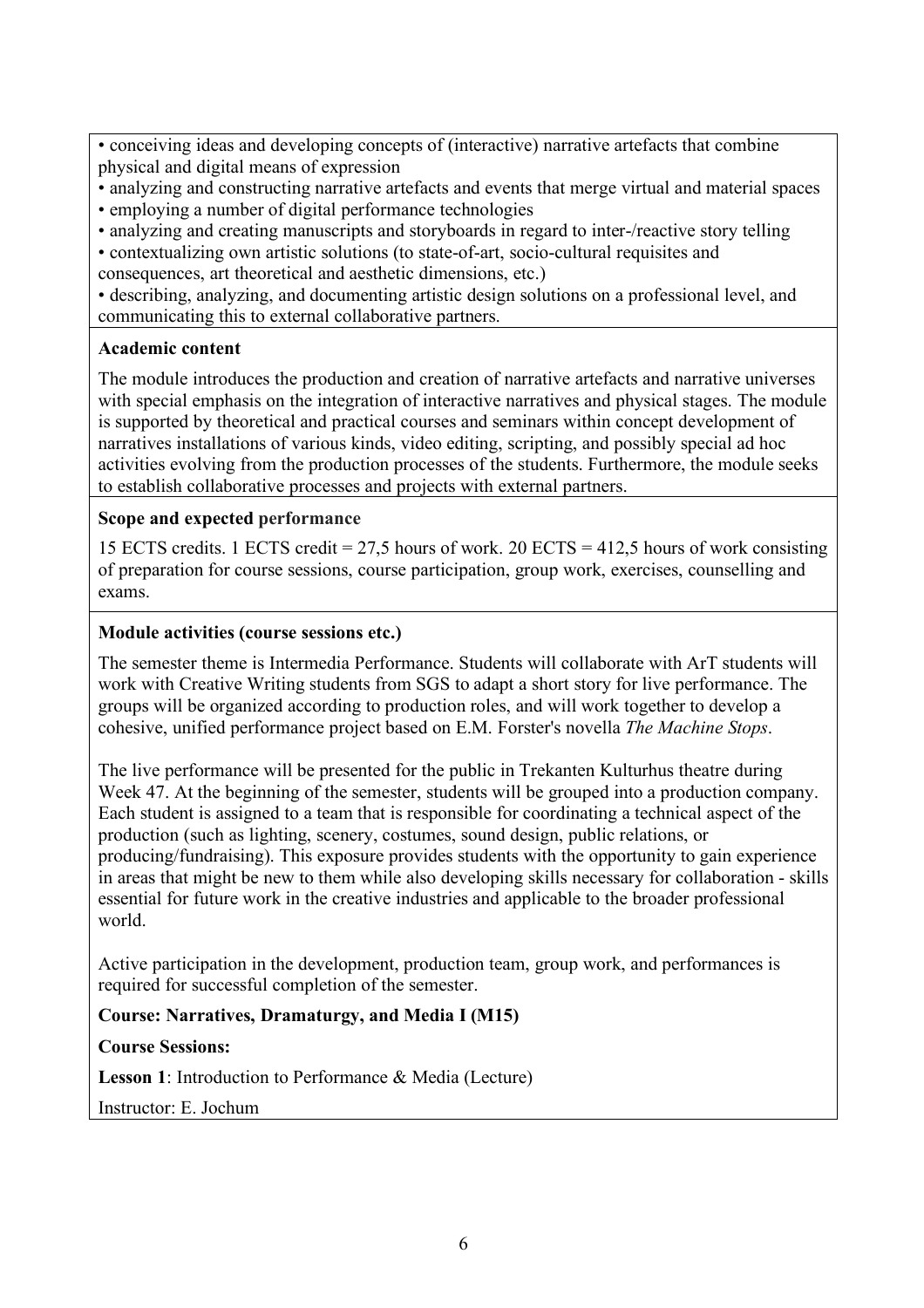This course introduces students to the narrative for the semester project, and provides a general introduction to theories of performance and its relevance for contemporary art and technology practice.

|                                                   | Pri.lit.<br>no ofp. | Sec.lit.<br>no ofp. | Dig.<br>upload |
|---------------------------------------------------|---------------------|---------------------|----------------|
| <i>The Machine Stops</i> (E.M. Forster)           | 37                  |                     | yes            |
| Performance (M. Carlson) Ch 3                     | 30                  |                     | yes            |
| The Narrative Imagination (Nussbaum) Introduction | 20                  |                     | yes            |
|                                                   |                     |                     |                |

**Lesson 2**: Narratives & Interactive Dramaturgy (Lecture)

Instructor: E. Jochum

|                                                  | Pri. lit.<br>no ofp. | Sec.lit.<br>no ofp. | Dig.<br>upload |
|--------------------------------------------------|----------------------|---------------------|----------------|
| Routledge Companion to Dramaturgy (Romanska)     | 25                   |                     | yes            |
| On Interactive Storytelling (Crawford) Ch 3      | 20                   |                     | yes            |
| Cambridge Intro to Theatre Studies (Balme) Ch 12 | 40                   |                     | yes            |

# **Lesson 3**. Participatory & Immersive Performance (Lecture)

Instructor: E. Jochum

|                                                   | Pri. lit.<br>no ofp. | Sec.lit.<br>no ofp. | Dig.<br>upload |
|---------------------------------------------------|----------------------|---------------------|----------------|
| Audience Agency in Participatory Performance      | 20                   |                     | yes            |
| On Being Immersed: The Pleasure of Being (Machon) |                      |                     | yes            |
| Reframing Immersive Theatre (Frieze)              |                      | 25                  | ves            |

# **Lesson 4**. Post-Dramatic Theatre (Lecture)

Instructor: E. Jochum

|                                                      | Pri.lit.<br>no ofp. | Sec.lit.<br>no ofp. | Dig.<br>upload |
|------------------------------------------------------|---------------------|---------------------|----------------|
| Post Dramatic Theatre (Lehmann)                      | 53                  |                     | ves            |
| Transformative Power of Performance (Fischer-Lichte) |                     | 37                  | ves            |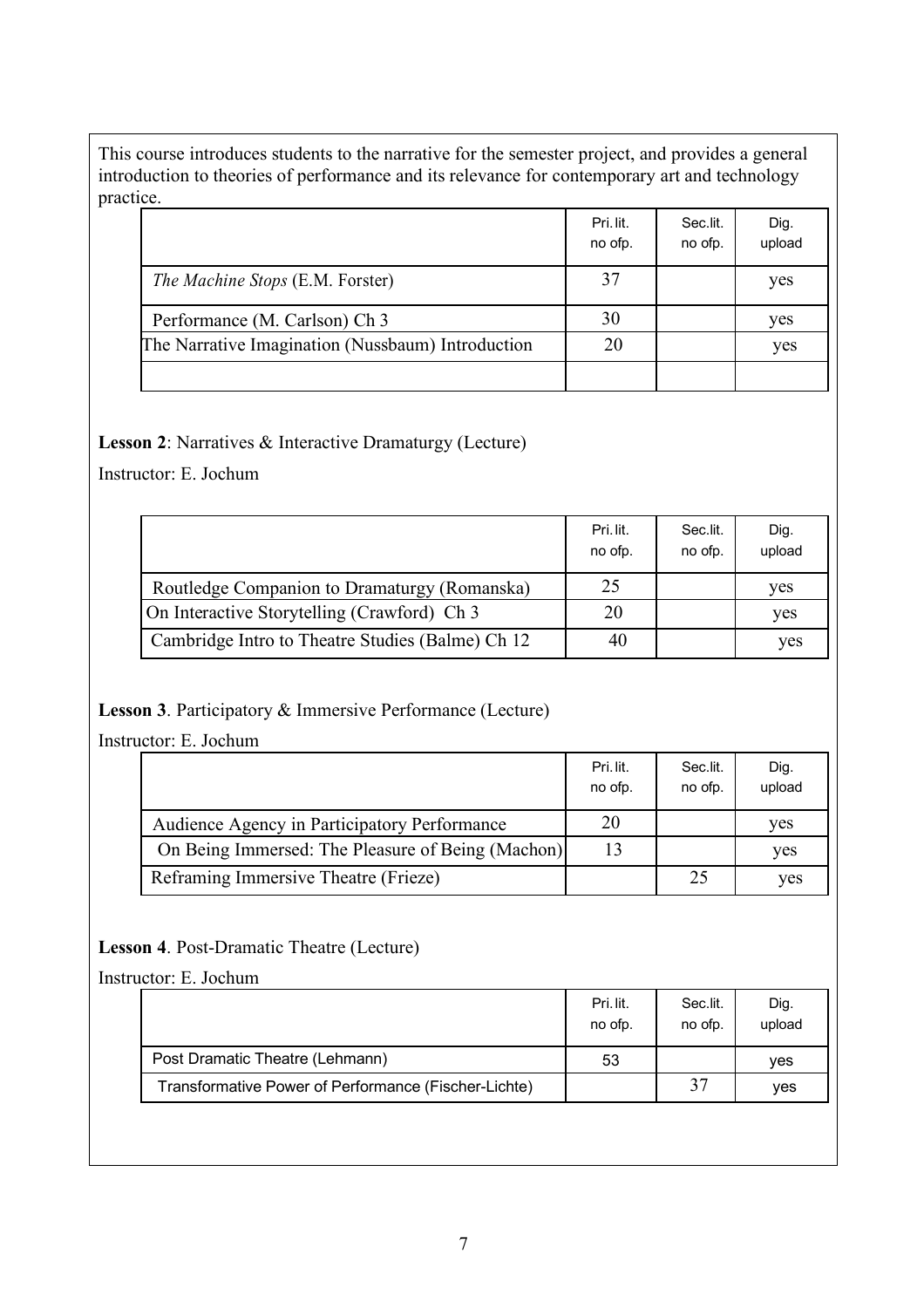# **Lesson 5**: Performance Art & Non-Human Performance (Lecture)

Instructor: E. Jochum

|                                                       | Pri.lit.<br>no ofp. | Sec.lit.<br>no ofp. | Dig.<br>upload |
|-------------------------------------------------------|---------------------|---------------------|----------------|
| Robots & Anthrop. in Science-Fiction Theatre (Reilly) | 25                  |                     | ves            |
| Live Art in Art History (Jones)                       | 20                  |                     | ves            |

# **Lesson 6**: Live Performance & Discussion

Instructor: E. Jochum

.

Students will attend a live performance at Teater Nordkraft and post-performance discussion, moderated by the instructor and artists from the company.

# **Lessons 7 + 8 +9** : Designing for the Theatre (Workshop)

Instructor: E. Jochum with Mia Willett Guest Instructor from Aalborg Teater on Lighting & Scenic Design

| upload |
|--------|
| ves    |
| ves    |
|        |

**Lesson 10**: Performance & New Media (Lecture)

Instructor: E. Jochum

|                                   | Pri. lit.<br>no ofp. | Sec.lit.<br>no ofp. | Dig.<br>upload |
|-----------------------------------|----------------------|---------------------|----------------|
| Performance and New Media (Saltz) | 40                   |                     | yes            |
| Entangled (Chris Salter)          | 40                   |                     | ves            |
| Digital Performance (Steve Dixon) |                      |                     | ves            |

# **Course: Manuscript (M15)**

Lesson 1: Basics of Dramatic Writing

Instructor: E. Jochum + L.K. Christensen (SGS)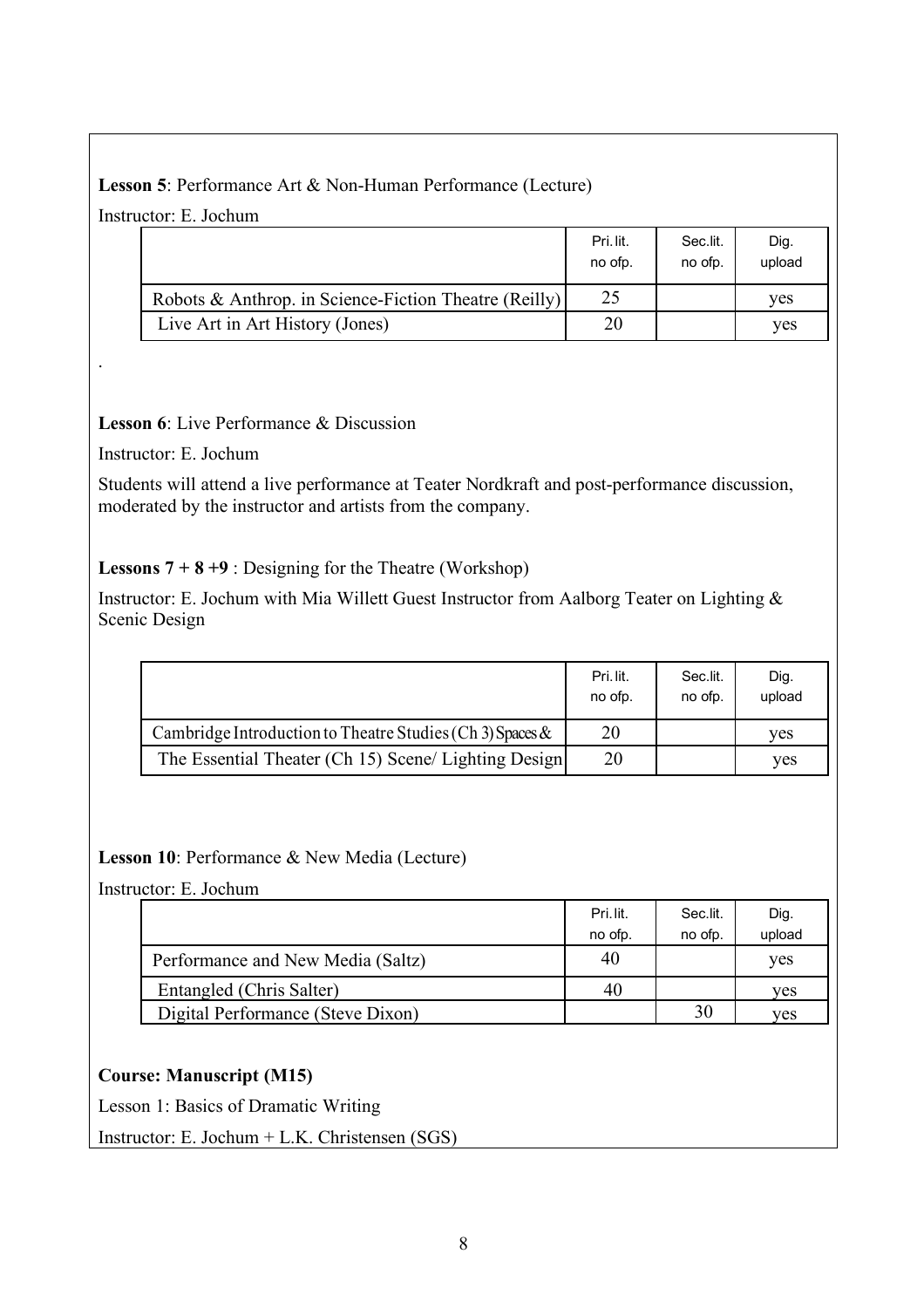|                                   | Pri.lit.<br>no ofp. | Sec.lit.<br>no ofp. | Dig.<br>upload |
|-----------------------------------|---------------------|---------------------|----------------|
| The Machine Stops (Forster)       | 37                  |                     | yes            |
| Playwriting (Smiley, S & Bent, N) | 40                  |                     | yes            |
| Poetics (Aristotle)               | 40                  |                     | yes            |

Lesson 2: Experiments in Dialogue & Structure (Workshop)

Instructor: E. Jochum + L.K. Christensen (SGS)

|                                         | Pri. lit.<br>no ofp. | Sec.lit.<br>no ofp. | Dig.<br>upload |
|-----------------------------------------|----------------------|---------------------|----------------|
| The Machine Stops (Forster)             | -37                  |                     | yes            |
| Playwriting (Smiley, S & Bent, N) (pdf) | 40                   |                     | yes            |
|                                         |                      |                     |                |

Lessons  $3 + 4$ . Manuscript & Scoring For Devised Theatre (Workshop)

Instructor: E. Jochum + L.K. Christensen (SGS)

Over the course of the workshop students will work together with Creative Writing students from SGS to adapt and develop the script, which will form the basis of the live performance for the semester project and Main Project Module. All students will be involved in the co-authoring of the dramatic text.

# **Course: Video Editing (M15)**

#### **Course sessions**

# **Lesson 1: Camera and Film Lighting Lessons I (**Lecture)

Lecturer: Thomas Busk

This course introducesstudentstothe basic ofthe digitalcamera,and coverstopicssuchassettings, cameraset-up, exposure,etc. Students will work in groups to document their art projects, from design to completion, and produce a 3 minute video.It isstronglyrecommendedthatstudents use the projectsinthe Multimedia Programming Elective: Robotic Art for their Video Editing project.

|                             | Pri. lit. | Sec.lit. | Dig.   |
|-----------------------------|-----------|----------|--------|
|                             | no ofp.   | no ofp.  | upload |
| Adobe handout - course pack | 25        |          | ves    |

# **Lesson 2: Camera and Film Lighting Lesson - II (Workshop)**

Lecturer: Thomas Busk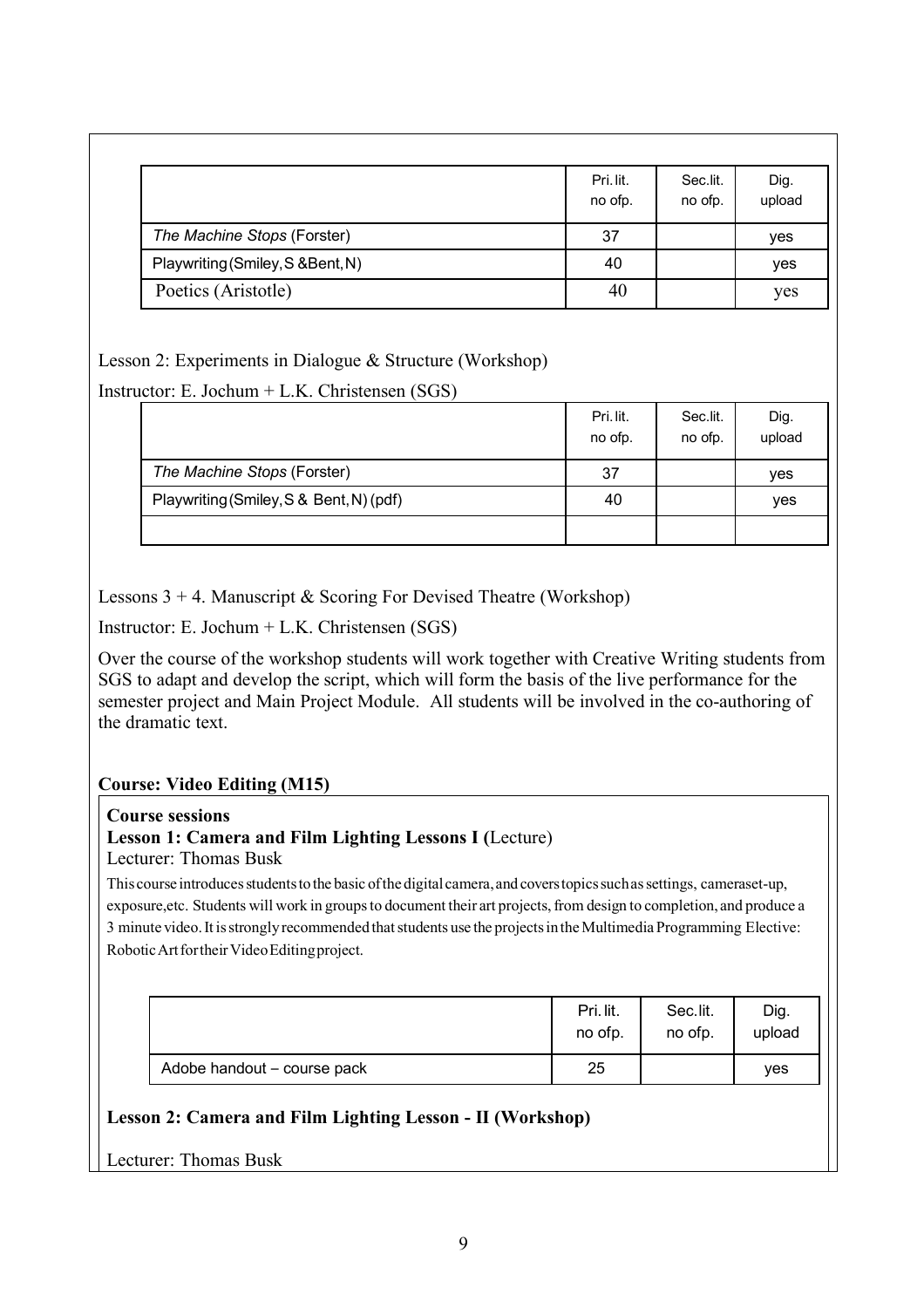This hands-on workshop teaches the fundamentals of film lighting. Students will apply these principlesin work on their video documentation projects.

# **Lesson 3 + 4: Fundamentals of Editing: Parts 1 and 2 (Workshop)**

Lecturer: Thomas Busk

This hands-on workshop provides students with an overview of editing principles and features of Adobe Premiere, the timeline-based video editing application. The course also introduces important concepts in film editing, such as editing patterns, coherence, continuity, transitions, montage, and music.

# **Course: Artistic & Academic Methodologies: Participatory Methods (M15)**

#### **Course sessions**

# **Lesson 1: Performing Perception Practice (Lecture + Workshop)**

Lecturer: Sandro Masai

This lecture introduces techniques for improvisation and choreography in modern dance and physical theatre. The students will practice the concept of 'thinking through the body', physically working with the dynamics of presence and movement, while reflecting upon the performer-audience interaction.

Practical exercises, group discussions and the use of video in qualitative research.

|                                                                                                                                                          | Pri. lit.<br>no ofp. | Sec.lit.<br>no ofp. | Dig.<br>upload |
|----------------------------------------------------------------------------------------------------------------------------------------------------------|----------------------|---------------------|----------------|
| Dalsgaard, P. and Hansen, L. K. (2008).<br>Performing Perception - Staging Aesthetics of<br>Interaction. University of Aarhus.                           | 33                   |                     | Yes            |
| Heath, C., Hindmarsh, J. and Luff, P. Video In<br>Qualitative Research - Analysing Social Interaction<br>in Everyday Life (2010). Sage Publications Ltd. | 23                   |                     | Yes            |

#### **Lesson 2: Performing Perception Practice – Part 2 (**Lecture + Workshop) Lecturer: Sandro Masai

This lecture introduces techniques for improvisation and choreography in modern dance and physical theatre. The students will practice the concept of 'thinking through the body', physically working with the dynamics of presence and movement, while reflecting upon the performer-audience interaction.

Practical exercises, group discussions and the use of video in qualitative research.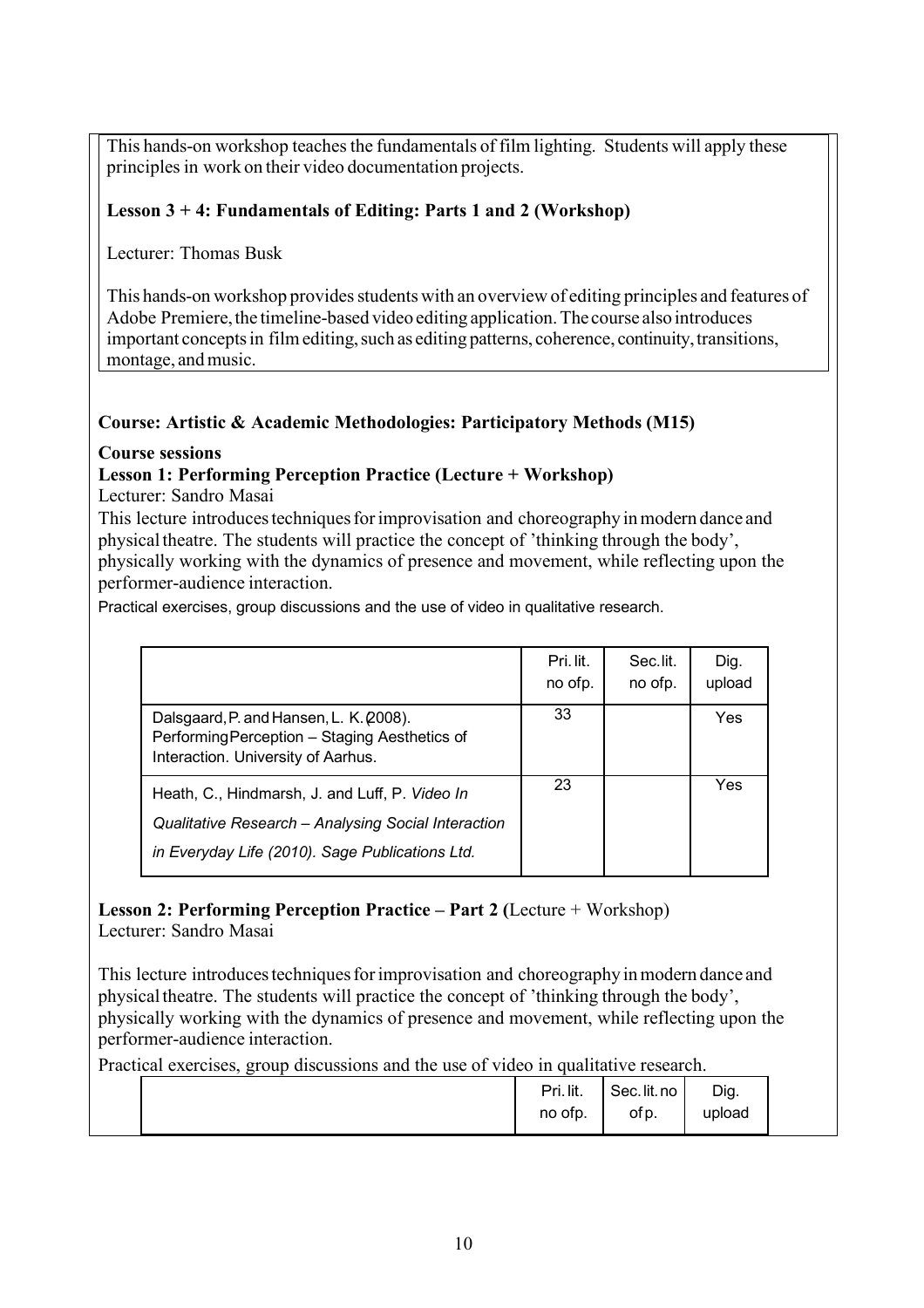| Dalsgaard, P. and Hansen, L. K. (2008).<br>Performing Perception - Staging Aesthetics<br>of Interaction. University of Aarhus. | 33 | Yes |  |
|--------------------------------------------------------------------------------------------------------------------------------|----|-----|--|
| Heath, C., Hindmarsh, J. and Luff, P. Video In                                                                                 | 23 | Yes |  |
| Qualitative Research - Analysing Social Interaction                                                                            |    |     |  |
| in Everyday Life (2010). Sage Publications Ltd.                                                                                |    |     |  |
|                                                                                                                                |    |     |  |

# **Lesson 3: Performance Design – Devised and Performed – Part 1** (Lecture + Workshop) Lecturer: Sandro Masai

Design Methods applied to Performance Art. "What? (strategy) Why? (vision) How? (tactics)" Practical exercises (project communication within the groups and external partners – moodboards, sketches and graphics) and group discussions

|                                                              | Pri. lit. | Sec. lit. | Dig.       |
|--------------------------------------------------------------|-----------|-----------|------------|
|                                                              | no of p.  | no of p.  | upload     |
| David Benyon (2014). Designing Interactive Systems $-A$      |           |           | Yes        |
| Comprehensive Guideto HCI, UX and Interaction Design.        |           |           |            |
| Harlow, UK: Pearson                                          |           |           |            |
| Koskinen, I., Zimmerman, J., Binder, T., Redstrom, J.,       | whole     |           | <b>Yes</b> |
| Wensveen, S., (2011). Design Research Through Practice: From | book      |           |            |
| the Lab, Field and Showroom. Waltham, MA, USA: Morgan        |           |           |            |
| Kaufmann.                                                    |           |           |            |
|                                                              |           |           |            |

# **Lesson 4: Performance Design – Devised and Performed – Part 2** (Lecture + Workshop) Lecturer: Sandro Masai

Design Methods applied to Performance Art.: "What? (strategy) Why? (vision) How? (tactics)" Practical exercises (project communication within the groups and external partners – moodboards, sketches and graphics) and group discussions

|                                                         | Pri. lit. | Sec.    | Dig.   |
|---------------------------------------------------------|-----------|---------|--------|
|                                                         | no of     | lit. no | upload |
|                                                         | p.        | of p.   |        |
| David Benyon (2014). Designing Interactive Systems $-A$ | 5         |         | Yes    |
| Comprehensive Guideto HCI, UX and Interaction Design.   |           |         |        |
| Harlow, UK: Pearson                                     |           |         |        |
| Koskinen, I., Zimmerman, J., Binder, T., Redstrom, J.,  | whole     |         | Yes    |
| Wensveen, S., (2011). Design Research Through           | book      |         |        |
| Practice: From the Lab, Field and Showroom. Waltham,    |           |         |        |
| MA, USA: Morgan Kaufmann.                               |           |         |        |
|                                                         |           |         |        |
|                                                         |           |         |        |
|                                                         |           |         |        |
|                                                         |           |         |        |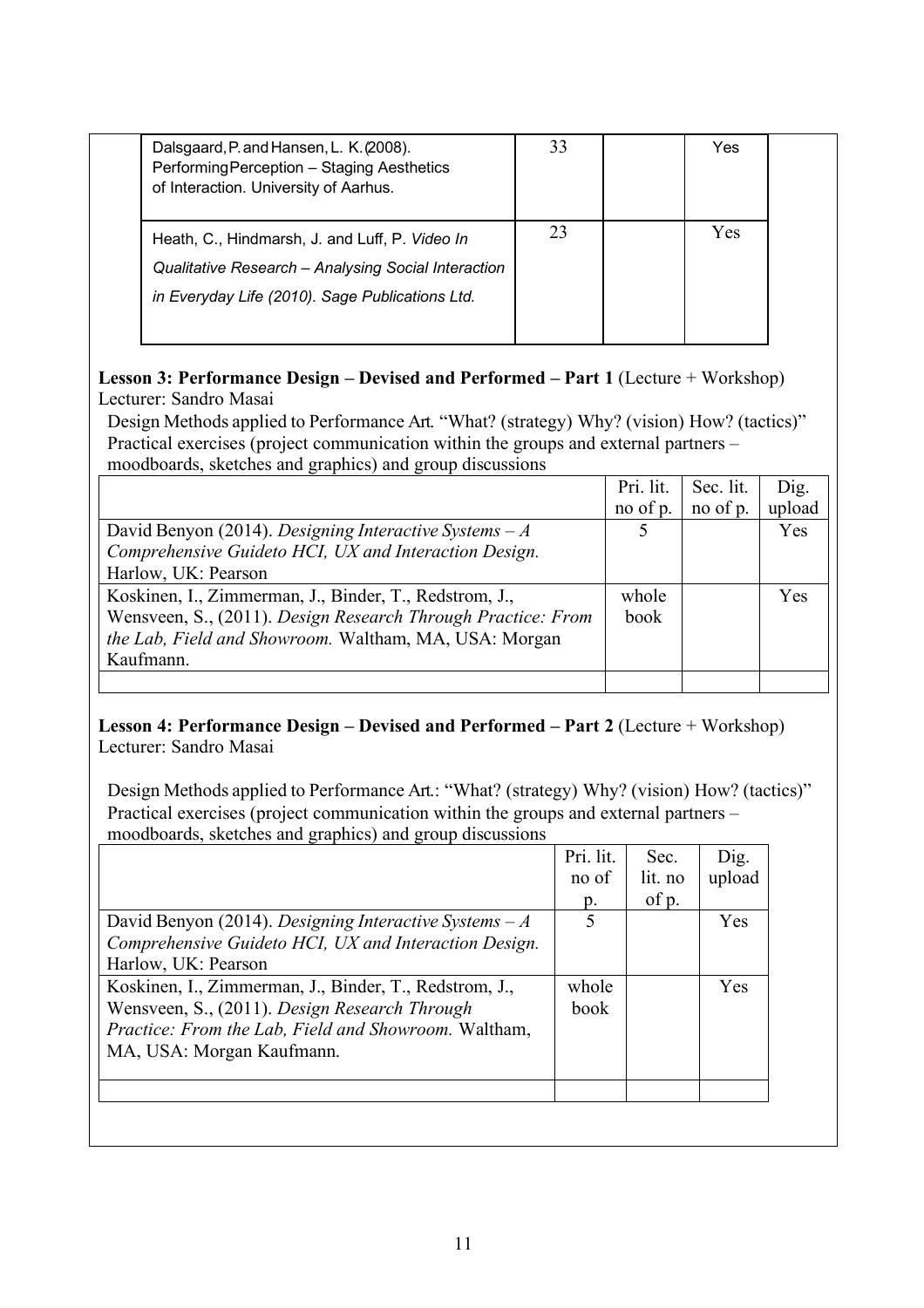# **Examination**

Oral exam based on a project The examination will take the form of a conversation between the student, the examiner and another internal

examiner on the basis of the project report prepared by the student(s), which may be in the form of a report or portfolio as well as the product created by the student. The project exam will also address other content from the module courses.

Form of examination: b)

Number of pages: the written work must not exceed 10 pages per student (15 pages in the case of individual

reports).

Duration of examination: 20 minutes per student and 10 minutes for assessment and communication of grades per group, however, the duration of the examination is maximum 2 hours.

The assessment is made of the individual student based on the learning objective. The assessment must also be based on an overall evaluation of the project report, the presentation, the joint discussion and the

individually oriented questions. In order for the examinee to pass the exam, all these aspects must be

satisfactory. The project report is thus part of the overall basis for the assessment, and is not given an independent grade.

Criteria:

The written report, the product and the oral examination should demonstrate that the student has fulfilled the

objectives outlined above.

#### **Module description (description of each module)**

#### **Module title, ECTS credits**

Mixed Reality (MR) Technologies 5 ECTS

#### **Location**

5. Semester

#### **Module coordinator**

Tony Brooks

**Type/Method and language**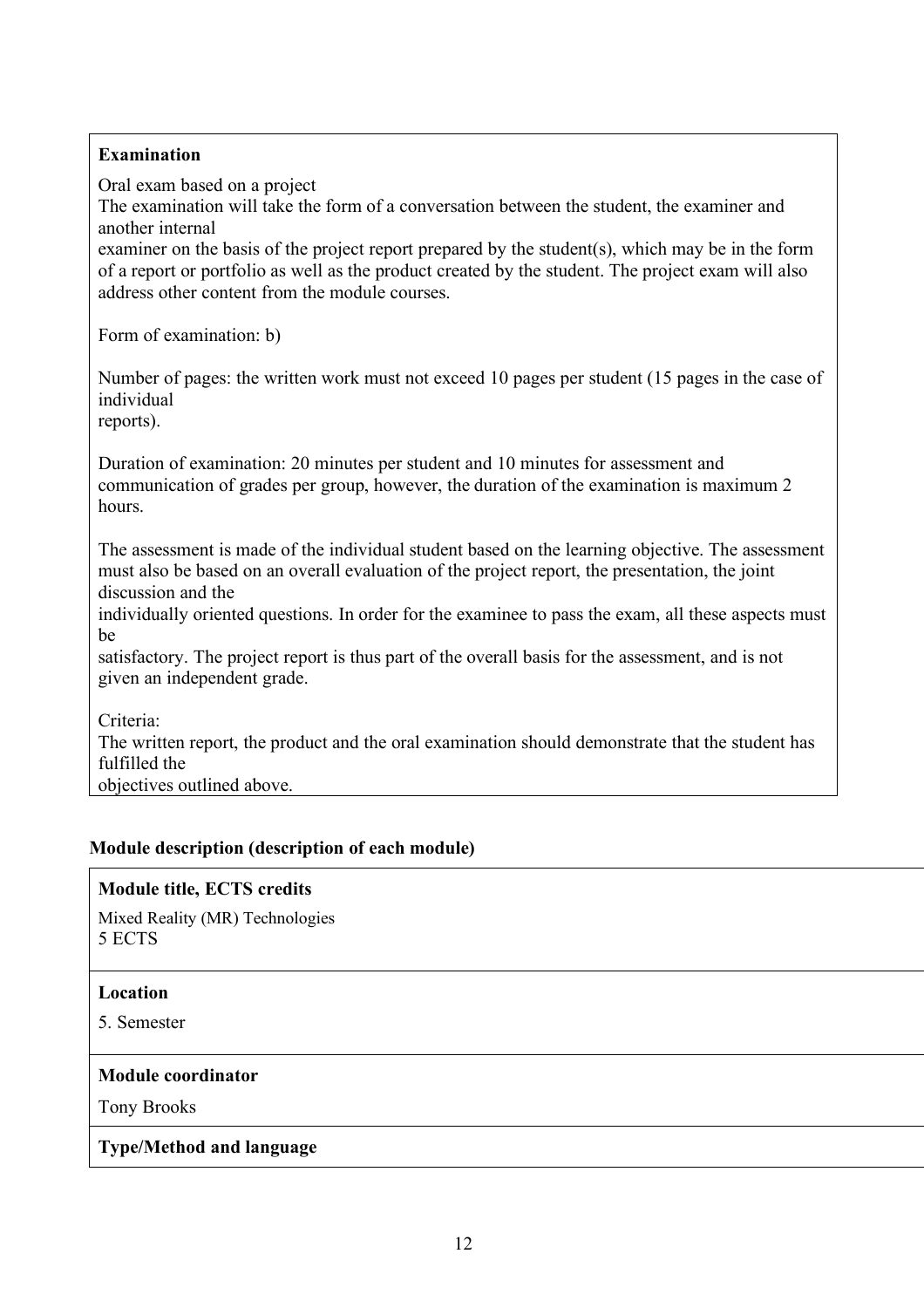Individual or small groups English

LEARNING OBJECTIVES

During this module, students should acquire:

Basic knowledge about

- theories and methods used towards the creation of mixed reality systems
- mapping between real- and virtual-world environments
- methods for evaluating experiences and presence in different environments
- design of mixed reality environments

# Skills in

- applying methods for development of augmented, mixed and virtual environment
- applying methods for tracking of objects
- applying methods for analysis and recognition of human motion
- analyzing mappings between real, augmented, mixed or virtual reality environments
- analyzing user experiences and presence in augmented, mixed or virtual reality environments.

Competencies in

- analyzing and constructing augmented, mixed and virtual environments
- analyzing and constructing motion capture systems

• analyzing and constructing systems that map information between real, augmented, mixed or virtual reality environments.

# **Academic content**

The goal of this module is to introduce the students to theories and methods of mixed reality technologies in relation to the creation of interactive or re-active narratives and performances that merge virtual and material spaces. The module is comprised of theoretical and practical courses and seminars that concern use of technologies for construction of performative environments and/or installations.

#### **Scope and expected performance**

5 ECTS credits. 1 ECTS credit = 27,5 hours of work. 5 ECTS = 137,5 hours of work consisting of preparation course sessions, course participation, group work, exercises, counselling and exams.

# **Module activities (course sessions etc.)**

The framework of this course will be an opening two lectures as introduction to the field followed by seven lectures specific to applied tech (e.g. Unity, etc.) in creating a MR technical outcome. A final summing u 'lecture' will focus on presentations by individuals of their MR creations. Students by completion of the course required to design and create a Mixed Reality as presented in Lecture 3. Literature and other lecture content wi together exemplify luminaries, milestones, developments, techniques, etc. Application and analysis are also co learning goals.

Tony Brooks (2.5 lectures) / Jens Stokholm Høngaard (7.5 lectures)

**Lesson 1 + 2: Mixed Reality (MR) Lessons 1 and 2** Lecture/Workshop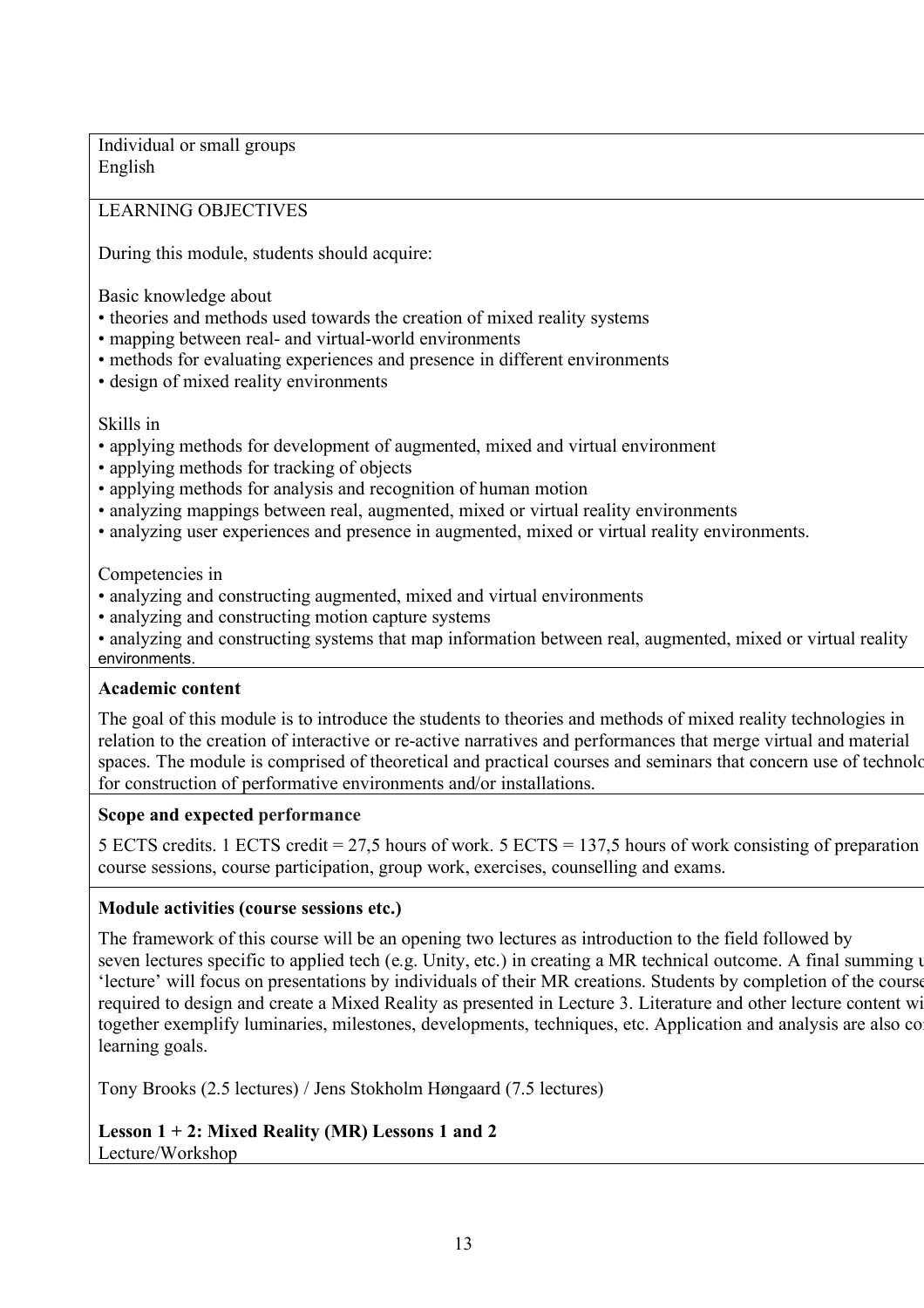Lecturer: Tony Brooks

Lectures 1 and 2 will introduce the field, its history, selected players, and associated. The introduction provides grounding and a literature foundation for the course for students to explore. Considerations for different encountered scenarios are discussed. Various baseline techniques are introduced.

These lectures will include student priming for researching the guests Ernest Edmonds and Linda Candy towar their 6-8 November visit in order for maximising benefit from their input relating their works to MR course co (see literature as listed and others available Online).

# **Literature (Double lecture 1 + 2)**

|                                                                                          | Pri.<br>lit. | Sec. lit. | D            |
|------------------------------------------------------------------------------------------|--------------|-----------|--------------|
|                                                                                          | no of        | no of     | $\mathbf{u}$ |
|                                                                                          | p.           | p.        |              |
| A taxonomy of mixed reality visual displays                                              | 9            |           |              |
| P Milgram, F Kishino (1994)                                                              |              |           |              |
| IEICE TRANSACTIONS on Information and Systems 77 (12), 1321-1329                         |              |           |              |
| Dick Higgins 'intermedia' (1966)                                                         |              | 3         |              |
| http://www.primaryinformation.org/oldsite/SEP/Something-Else-                            |              |           |              |
| Press Newsletter V1N1.pdf                                                                |              |           |              |
| Being Really Virtual pp 155-163                                                          |              | 8         |              |
| The Coming Age of Next Realities In: Being Really Virtual. Springer, Cham                |              |           |              |
| https://link-springer-com.zorac.aub.aau.dk/chapter/10.1007/978-3-319-43078-2 10          |              |           |              |
| Giannachi, Lowood, Worthey, Price, Rowland and Benford - Documenting mixed               |              | 17        |              |
| reality performance: the case of CloudPad, Digital Creativity 2012, 1-17, ISSN 1462-6268 |              |           |              |
| Myron Krueger Responsive Environments                                                    |              | pp.423-   |              |
| http://raley.english.ucsb.edu/wp-content/Engl800/Krueger-AFIPS.pdf                       |              | 433 (11)  |              |
|                                                                                          |              | pages)    |              |
| Virtual Reality and Performance - Scott de Lahunta                                       | pp.          |           |              |
| PAJ: A Journal of Performance and Art, Vol. 24, No. 1, Intelligent Stages: Digital       | $105 -$      |           |              |
| Art and Performance (Jan., 2002), pp. 105-114 http://www.jstor.org/stable/3246463        | 114          |           |              |
|                                                                                          | (10)         |           |              |
|                                                                                          | pages)       |           |              |
| A Survey of Augmented Reality Technologies, Applications and Limitations                 |              | $1 - 20$  |              |
| D.W.F. van Krevelen and R. Poelman                                                       |              | (20)      |              |
| The International Journal of Virtual Reality, 2010, 9(2):1-20                            |              | pages)    |              |
| A Survey of Evaluation Techniques Used in Augmented Reality Studies (2008)               |              | $(np)$ 27 |              |
| Andreas Dünser, Raphaël Grasset, Mark Billinghurst                                       |              |           |              |
| https://pdfs.semanticscholar.org/7661/947c401eda2b4f73c10a46defbbd620e107d.pdf           |              |           |              |
| <b>Plus in-class materials</b>                                                           |              |           |              |

# **Lesson 3 + 4: Introduction to Mixed Reality**

Workshop

Lecturer: Jens Stokholm Høngaard

Introduction to what technologies that is available to the students. This includes an introduction to Unity as tha needed in order to use some of the underlying technologies.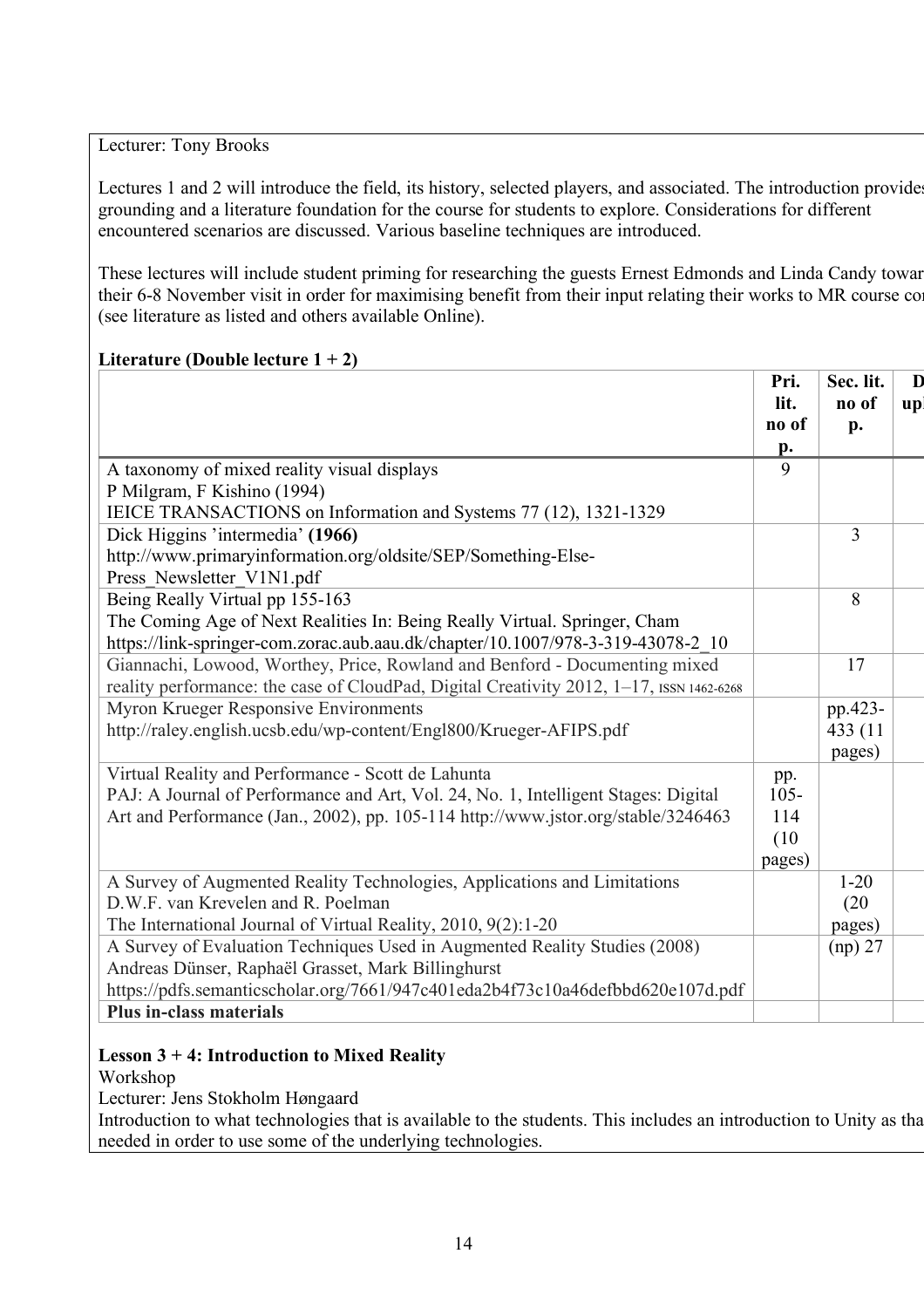This lesson covers the use of Unity and programming this will take a basis on some of the tutorials provided by Unity https://learn.unity.com/tutorials

A main assignment is for individual students to design and create a Mixed Reality ArT artefact to present in fin session [Lesson 10]. Assignment is presented during Lesson 3.

#### **Literature**

|                                                             | Pri. lit. | Sec. lit.                 | Dig.   |
|-------------------------------------------------------------|-----------|---------------------------|--------|
|                                                             |           | no of p. $\vert$ no of p. | upload |
| <b>Unity Basics</b>                                         |           |                           |        |
| https://learn.unity.com/course/unity-basics                 |           |                           |        |
| <b>Unity Beginner Scripting</b>                             |           |                           |        |
| https://learn.unity.com/project/beginner-gameplay-scripting |           |                           |        |
|                                                             |           |                           |        |

# **Lesson 5 + 6: Intro to Virtual Reality**

Workshop

Lecturer: Jens Stokholm Høngaard

This workshop is a part intro to what Virtual Reality is and what it can be used to in a performance. This will include some intro examples of use and demonstrations of tracking of objects. It continues the Unity from lesso and 4. With adding XR from unity to learn how Virtual Reality is use in modern Applications.

#### **Literature**

|  | Pri. lit. Sec. lit. Dig.<br>no of p. no of p. upload |  |
|--|------------------------------------------------------|--|
|  |                                                      |  |
|  |                                                      |  |
|  |                                                      |  |
|  |                                                      |  |

#### **Lesson 7 + 8: Intro to Augmented Reality and Projection mapping**

Workshop

Lecturer: Jens Stokholm Høngaard

The workshop is on Augmented reality and Projection mapping. This workshop is going to be similar to the workshop on Virtual Reality. This continues the XR with focus on augmented reality and is exploring projection mapping and how it is used in modern applications.

#### **Literature**

|  | Pri. lit. Sec. lit. Dig.<br>no of p. no of p. upload |  |
|--|------------------------------------------------------|--|
|  |                                                      |  |
|  |                                                      |  |
|  |                                                      |  |
|  |                                                      |  |

**Lesson 9: Open Workshop** Workshop Lecturer: Jens Stokholm Høngaard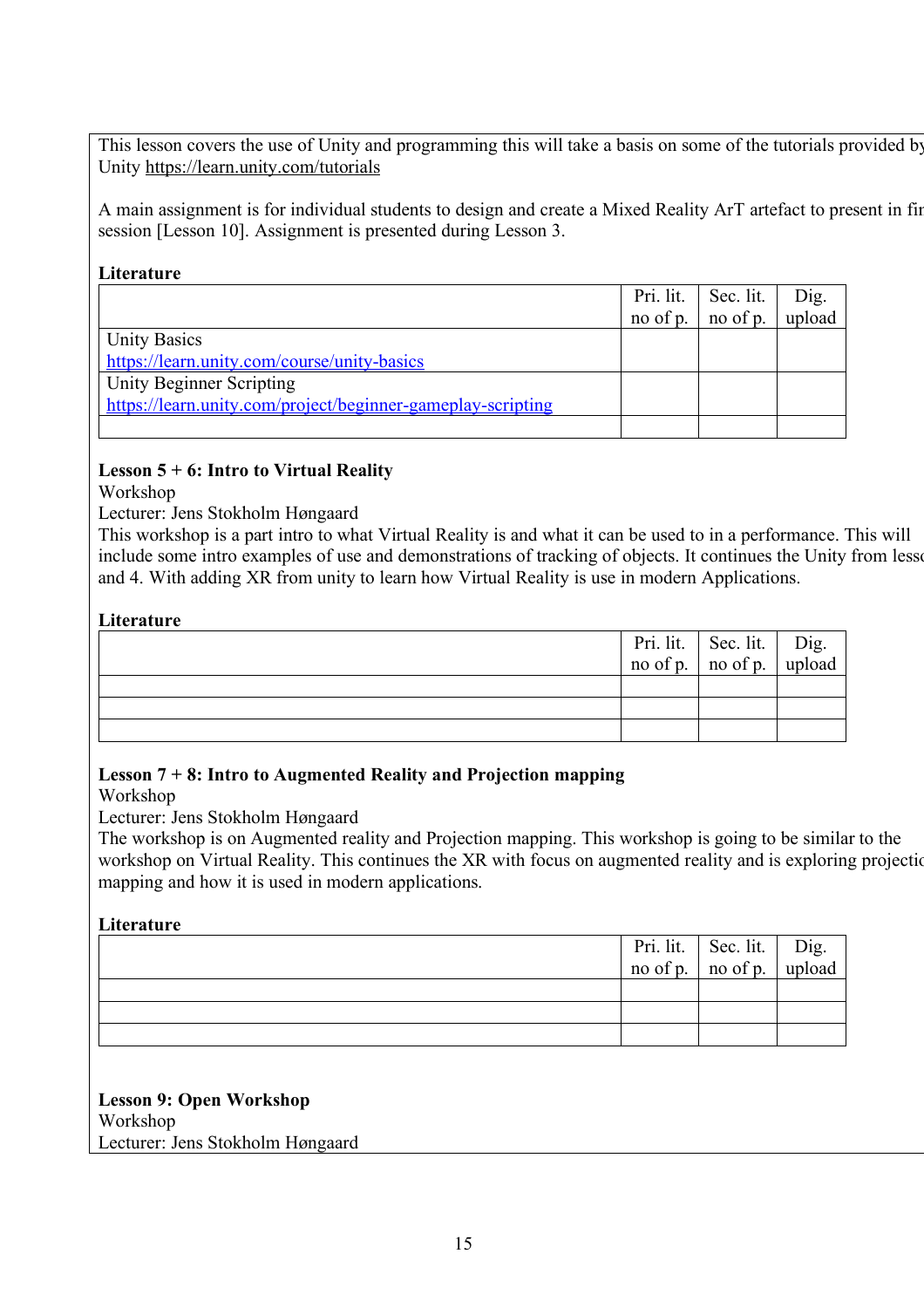This workshop is to help students in making their mini project, there will be no new information on this workshop is purely to help on any questions on the mini project.

#### **Literature**

|  | Pri. lit. Sec. lit. Dig.<br>no of p. no of p. upload |  |
|--|------------------------------------------------------|--|
|  |                                                      |  |
|  |                                                      |  |
|  |                                                      |  |
|  |                                                      |  |

# **Lesson 10: MR presentations of student mini-project deliverables**

Lecture/Workshop: Students present their mini-projects for assessment/feedback summing up and conclusion of course.

Lecturer: Tony Brooks + Jens Stokholm Høngaard

Extra (full details to follow): Students have opportunity to attend a presentation lecture, performance and panel debate (*all tbc*) by ArtsIT/DLI international conferences delegates, guest professors/international artists – detai follow as applicable. Students should research the guests from their online links and bodies of work (e.g. see b plus extra which will be given in lecture 1+2.

- The Art of Interaction: What HCI Can Learn from Interactive Art Ernest Edmonds, ISBN: 9781608458981 | PDF ISBN: 9781608458998
- Candy, L. and Edmonds, E.A. (2018). Practice-Based Research in the Creative Arts: Foundations and Futures from the Front Line, Leonardo, Volume 51, Issue 1, February, pp 63-69.
- Interactive Experience in the Digital Age: Evaluating New Art Practice Editors: Candy, Linda, Ferguson, Sam (Eds.) https://www.springer.com/gp/book/9783319045092
- Candy, L. Edmonds, E. A. and Poltroniei, F. (2018) Explorations in Art and Technology, Springer-Verl London pp. 3-29 "History"
- Candy, L. (2012) Evaluating Creativity, in Carroll, J. M. (ed). Creativity and Rationale: Enhancing Hum Experience By Design, Springer.

Additional Reading:

- Jason Jerald The VR Book: Human-Centered Design for Virtual Reality, Morgan & Claypool Publish ©2015 ISBN:1970001151 9781970001150
- Being Inside the Image. Heightening the Sense of Presence in a Video Captured Environment through Artistic Means: The Case of CREW. (2008) Presence 2008, pp. 157-
- Mixed Reality and the Theatre of the Future: Fresh Perspectives on Arts and New Technologies by Jori Weijdom https://www.ietm.org/en/system/files/publications/ietm\_fp\_mixed-reality\_march2017\_1.pdf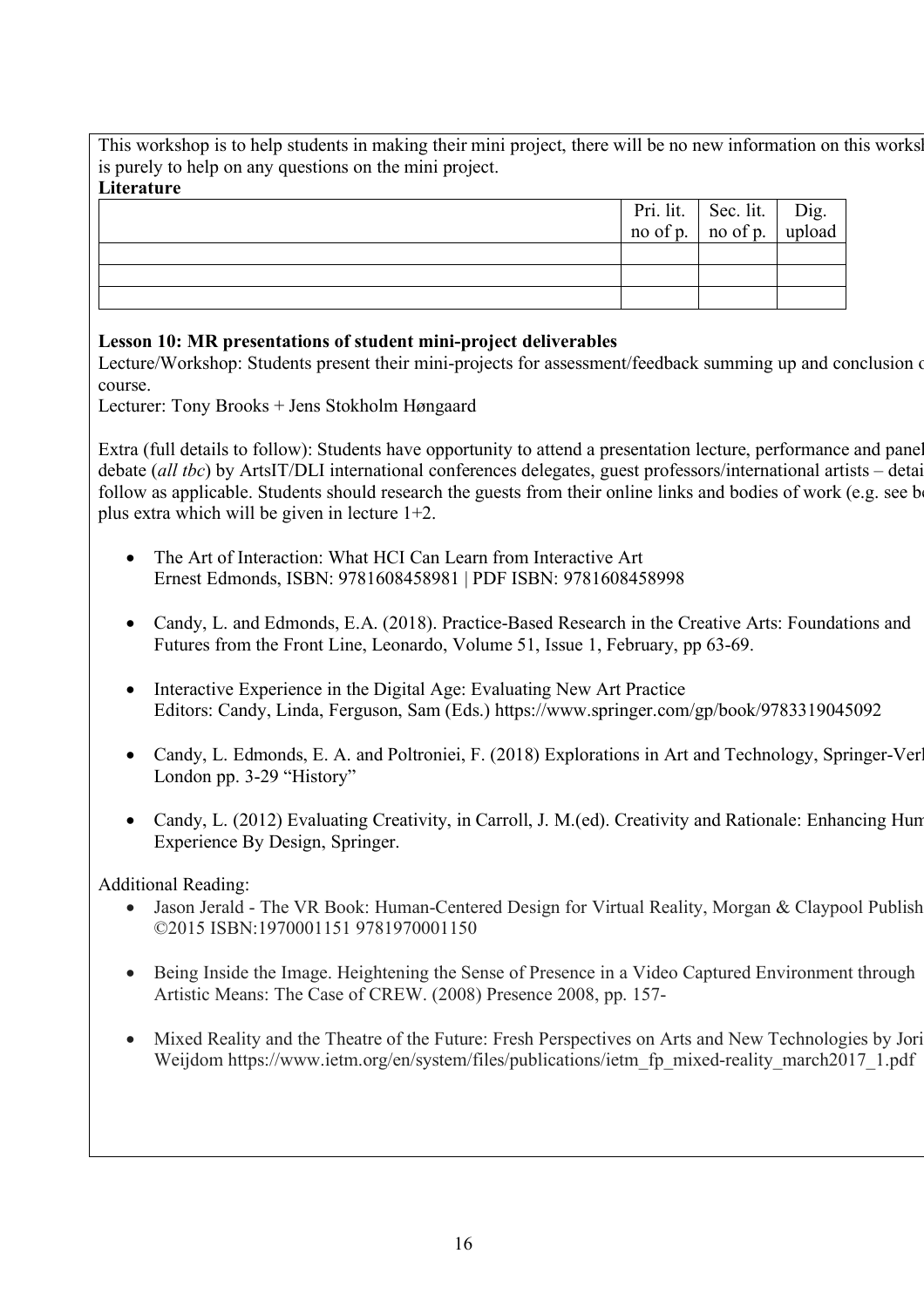#### **Examination**

#### **Active participation/continuous evaluation**

Active participation in the module's series of lectures and other course related activities is required. Active participation is defined as reading of set literature, 80 % attendance of the module's series of lectures and other course related activities, contribution to the module's discussion sessions through presentations and active participation in discussions as well as hand in of all assignments.

#### **Re-exam**:

Form of examination: c) Written exam. Number of pages: the written work must not exceed 10 pages. In case of a Fail grade, also a second examiner will evaluate the assignment.

#### **Module description (description of each module)**

#### **Module title, ECTS credits**

Art-Based Research 5 ECTS

#### **Location**

5. Semester

#### **Module coordinator**

Falk Heinrich

#### **Type/Method and language**

Individual or smaller groups in relation to course activities

# English

#### **Learning objectives:**

During this module, students should acquire:

Basic knowledge about

- selected theories and methods of arts-based research
- quantitative and qualitative methods in arts-based research
- the historic and epistemological dimensions of arts-based research
- formats of knowledge dissemination for arts based research findings
- evaluation criteria for arts-based research projects
- planning, curating and realizing an arts-based research project or exhibition.

#### Skills in

- conceptualize and formulate a relevant arts-based research problem or field of investigation
- creating concepts for artistic research experiments
- applying evaluation criteria as part of arts-based research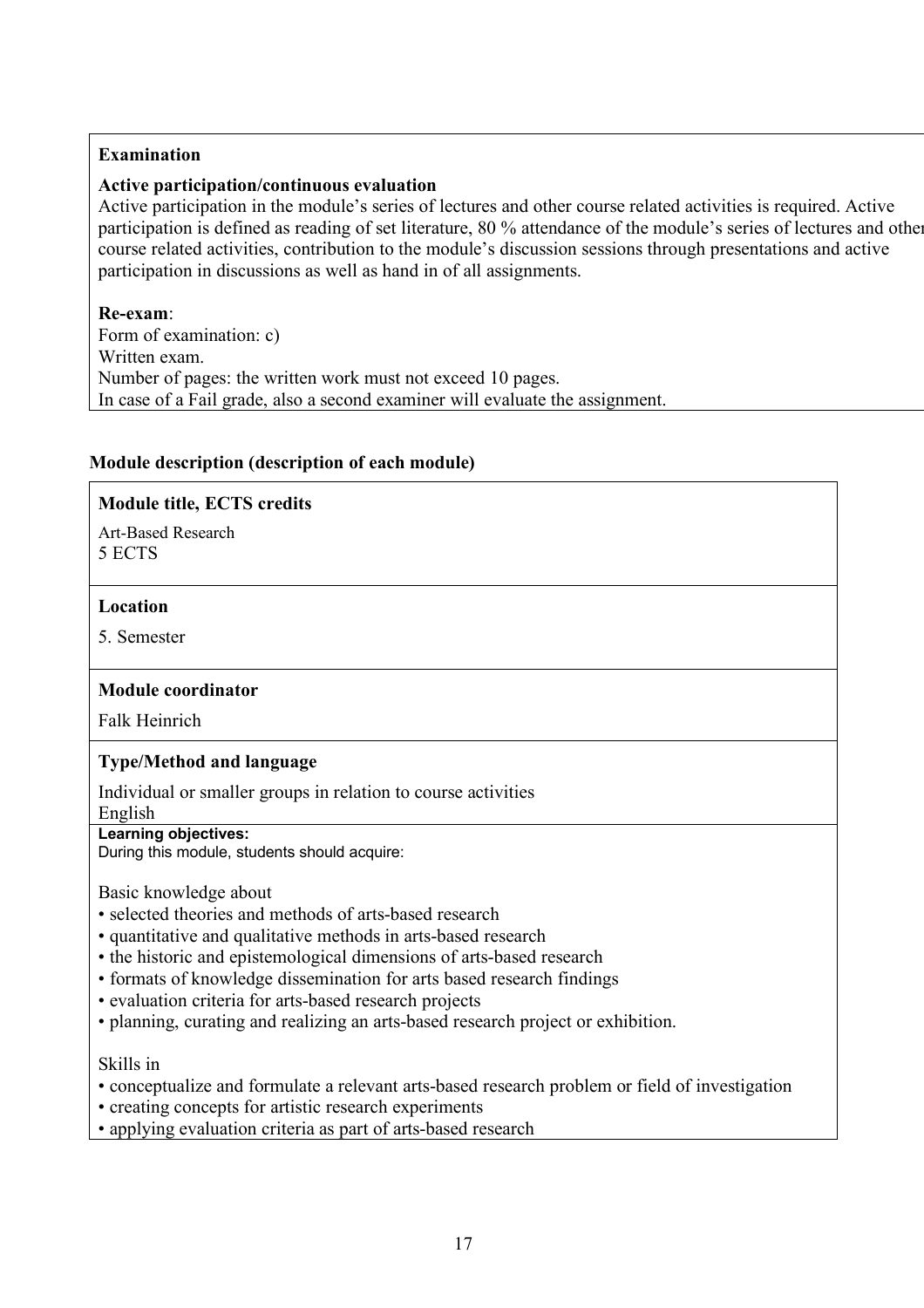• employing methods of practical planning, realization, and evaluation of arts-based research projects.

Competencies in

- developing a research design
- developing and realizing arts-based research projects in the field of art and technology
- planning and realizing an arts-based research project.

# **Academic content**

The module "Art-Based Research" focuses on the meeting between artistic experimental practices and academic,analytical methods. The module focuses on the interrelation between theoretical and practical approaches. Arts-based research takes the form of projects based on a set or self-chosen problem formulation or problem field. The projects investigate this interrelation by means of artistic artefacts (e.g. installations, exhibitions, performances, events, etc.) and academic methods such as the production and analysis of empirical data. The module introduces theories related to arts-based research, combined with the practical planning and realization of arts-based research projects.

# **Scope and expected performance**

5 ECTS credits. 1 ECTS credit = 27,5 hours of work. 5 ECTS = 137,5 hours of work consisting of preparation for course sessions, course participation, group work, exercises, counselling and exams.

# **Module activities (course sessions etc.)**

The module/course contains four lectures given by the module responsible (Falk Heinrich) and four workshops led by artist Inga Gerner Nielsen and two seminars led by Falk Heinrich and Inga G. Nielsen. The four lectures introduce and discuss art-based research as a specific yet fairly open research approach. The workshop will form part of the educational course entitled *Den Interaktive Performers Talentudvikling* led by performer Inga Gerner Nielsen and funded by KulturKanten Nordjylland. The workshops introduce and exercise techniques of the interactive performer. From the outset, an interactive performer is not an actor, the performer does not play a role, but facilitates a conceptually framed meeting between the participants and the performer. The methodical focal point of the workshops is the transformation of the interview (as an academic method) into an artistic performative technique.

The students must come prepared meaning they must have read the mandatory texts for the lectures and produced, described, executed and evaluated their research design depending on the assignments given for each lecture and workshop.

Based on the lectures and workshop, the students (working in groups) have develop an art-based research project that applies artistic approaches and artefacts as a means to gain knowledge about a specific issue. The projects need to apply performative methods and events in different domains. The students can choose between different research functions in the workshops: performer, participating observer, external observer. The module requires the design and realization of an art-based research project. The general framing of it is as follows:

- All students must participate in all the workshops given by Inga Gerner Nielsen
- Students form groups (no less than four persons per group)
- The research project must be based on the theory behind art-based research, must incorporate elements of the workshops given and must have the form of an interactive performance event.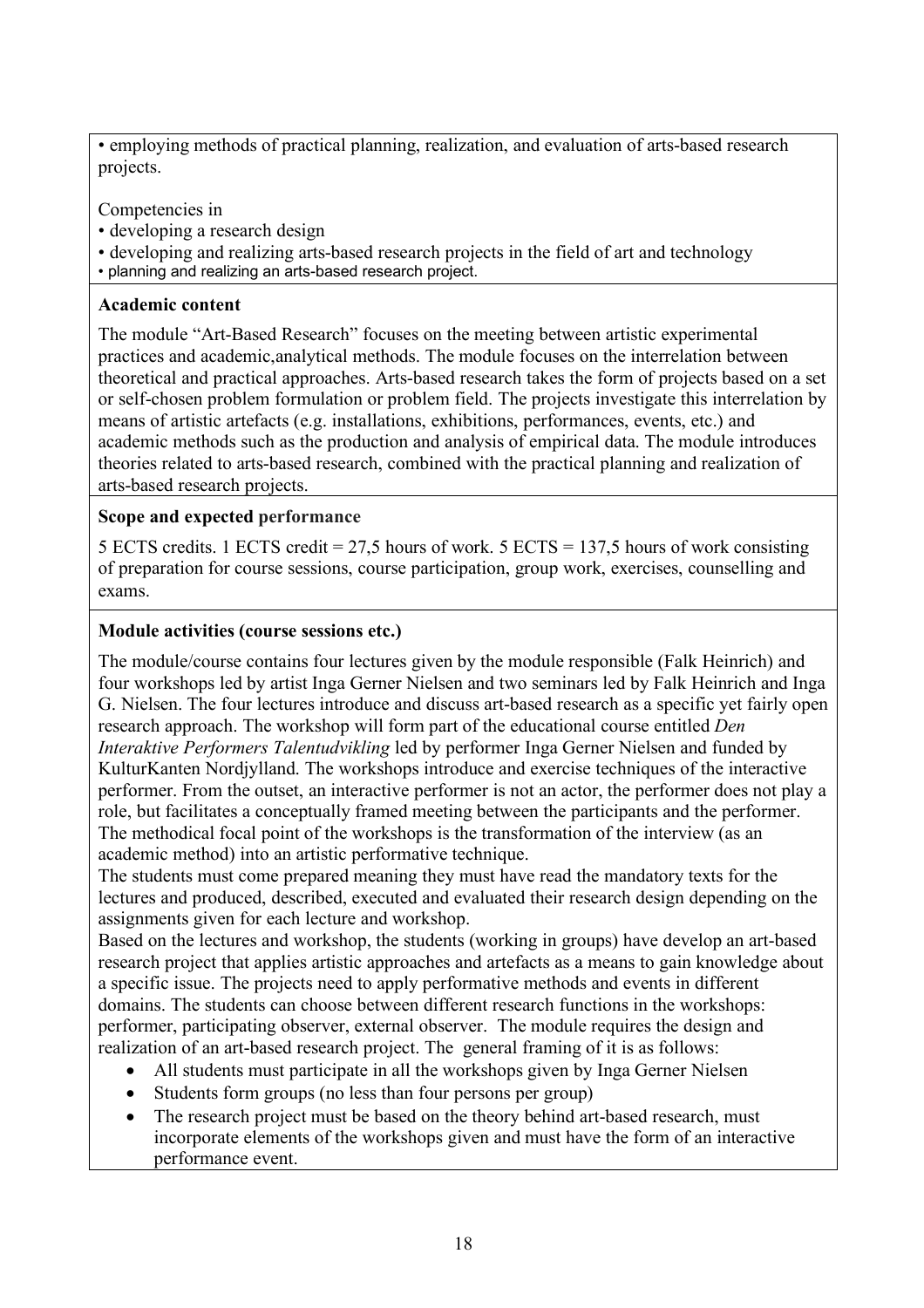- The research project must be based on an artistic problem statement. It must follow a costume-made research protocol and must analyze and present its findings.
- The groups can choose their own thematic focus of their project within the framework stated above

The details (e.g., locations) will be presented at beginning of the semester.

The module will be assessed through an external oral examination on the basis of an art-based research project including a report/paper (no more than 10 pages per group). (See examination requirements)

# **Course: Art Based Research (M17)**

#### **Course Sessions**

#### **Lesson 1: What is arts-based research? (Lecture)**

The lecture will present and discuss various theoretical approaches to arts-based research. **Lecturer: Falk Heinrich**

|                                                                  | Pri. lit.   | Sec.    | Dig.   |
|------------------------------------------------------------------|-------------|---------|--------|
|                                                                  | no of       | lit. no | upload |
|                                                                  | $p_{\cdot}$ | of p.   |        |
| McNiff, Shawn (2008) "Art-Based Research" In                     | 11          |         |        |
| Knowles, J.G. & Cole, A.L., <i>Handbook of the arts in</i>       |             |         |        |
| qualitative research: perspectives,                              |             |         |        |
| <i>methodologies, examples, and issues. London: Sage. P. 29-</i> |             |         |        |
| 40                                                               |             |         |        |
| http://methods.sagepub.com/book/handbook-of-the-arts-            |             |         |        |
| in-qualitative-research                                          |             |         |        |
|                                                                  |             |         |        |
| Borgsdorff, H. 2010. "The Production of Knowledge in             |             |         | 20     |
| Artistic Research" in Biggs, M. and Karlsson, H. (ed) The        |             |         |        |
| Routledge Companion to Research in the Arts. London,             |             |         |        |
| New York: Routledge.                                             |             |         |        |
|                                                                  |             |         |        |
| Candy, L. and Edmonds, E., 2010. "The Role of the                |             |         | 18     |
| Artefact and Framework for Practice-Based Research" in           |             |         |        |
| Biggs, M. and Karlsson, H. (ed) The Routledge                    |             |         |        |
| Companion to Research in the Arts. London, New York:             |             |         |        |
| Routledge.                                                       |             |         |        |
|                                                                  |             |         |        |

#### **Lesson 2: Why arts-based research?** (Lecture) **Lecturer: Falk Heinrich**

The lecture will present and discuss the epistemological and institutional contexts for arts-based research.

| Pri. lit. | Sec.    | Dig.   |
|-----------|---------|--------|
| no of     | lit. no | upload |
| p.        | of p.   |        |
| 60        |         | 26     |
|           |         |        |
|           |         |        |
|           |         |        |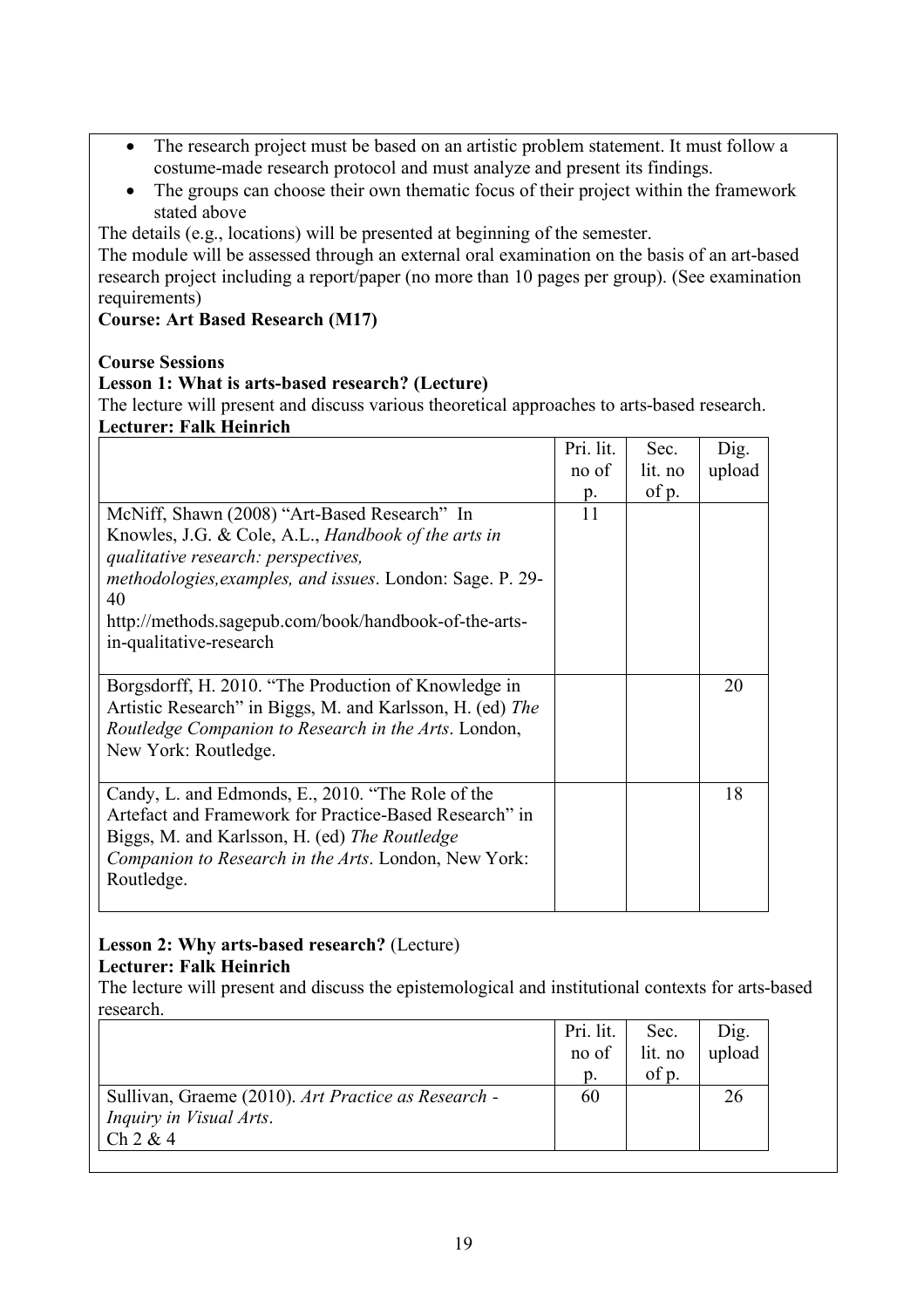#### **Lesson 3: Immersive Performance Strategies (Workshop)**

Workshop 1 presents the idea behind the concept of the interactive performer (art form, aims, tasks) and introduces to the practical work through simple exercises dealing with immersion.

Lecturer(s): Inga Gerner Nielsen

|                | Pri. lit. Sec. $\overline{Diag}$ no of lit. no $\overline{Diag}$ . |  |
|----------------|--------------------------------------------------------------------|--|
|                |                                                                    |  |
| D <sub>1</sub> | of p.                                                              |  |
|                |                                                                    |  |
|                |                                                                    |  |

# **Lesson 4: The Performer's Body (Workshop)**

Lecturer: Inga Gerner Nielsen

Workshop 2 consists of exercises that prepares the performer for his or her task to establish an interactive situation and secure relation to a participant.

| Pri. lit.           | Sec.                          |                |
|---------------------|-------------------------------|----------------|
| $\log$ no of $\log$ | $\frac{1}{1}$ it. no<br>of p. | Dig.<br>upload |
| $\mathfrak{D}.$     |                               |                |
|                     |                               |                |
|                     |                               |                |

# **Lesson 5: How to Conduct Arts-Based Research (Lecture)**

Lecturer: Falk Heinrich

|                                                       | Pri. lit. | Sec.    | Dig.   |
|-------------------------------------------------------|-----------|---------|--------|
|                                                       | no of     | lit. no | upload |
|                                                       | p.        | of p.   |        |
| Leavy, P., 2009. Methods meets Art. New York, London: |           |         | 36     |
| The Guilford Press. Chap 2.                           |           |         |        |
|                                                       | 42        |         |        |
| Leavy, P., 2009. Methods meets Art. New York, London: |           |         |        |
| The Guilford Press. Chap 5.                           |           |         |        |
|                                                       |           |         |        |
|                                                       |           |         |        |
| Springgay, S.; Irwin, R. L. & Kind, S. (2012)         |           |         | 9      |
| "A/R/Tographers and Living Inquiry"                   |           |         |        |
| In: J. Gary Knowles & Ardra L. Cole (eds) Handbook of |           |         |        |
| the Arts in Qualitative Research: Perspectives,       |           |         |        |
| Methodologies, Examples, and                          |           |         |        |
| <i>Issues</i> . Thousand Oaks: Sage                   |           |         |        |

#### **Lesson 6: The Interview as Performance (Workshop)**

Lecturer: Inga Gerner Nielsen

Workshop 3 deals with the application and transformation of interview techniques to be an artistic means in a performance.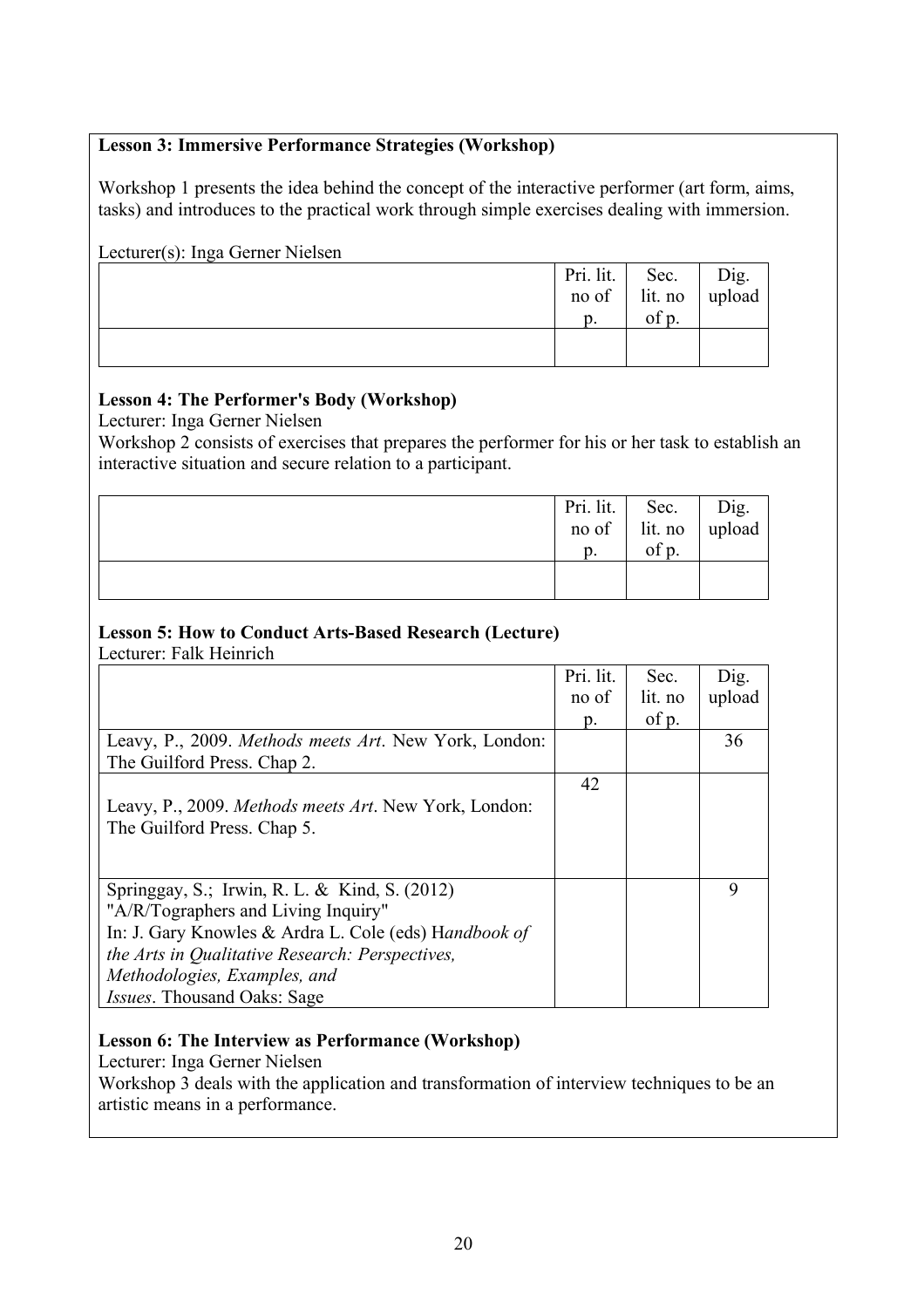|                                                           | Pri. lit.<br>no of | Sec.<br>lit. no | $\sum_{i=1}^{n}$<br>upload |
|-----------------------------------------------------------|--------------------|-----------------|----------------------------|
|                                                           | $\mathbf{D}$ .     | of p.           |                            |
| Nielsen (forthcoming), "The Interview as Convergent Point |                    |                 |                            |
| between Qualitative Research and Art". Aarhus: Peripeti   |                    |                 |                            |

# **Lesson 7: Evaluating and reflecting arts-based research (Lecture)**

Lecturer: Falk Heinrich

The lecture will present and discuss types and modi of arts-based research findings and its notion(s) of knowledge.

|                                                       | Pri. lit. | Sec.    | Dig.   |
|-------------------------------------------------------|-----------|---------|--------|
|                                                       | no of     | lit. no | upload |
|                                                       |           | of p.   |        |
| Biggs; Karlson (2011) "Evaluating Quality in Artistic |           |         |        |
| Research" in Biggs; Karlson (eds) Routledge Companion |           |         |        |
| to Research in the Arts. Routledge: London, New York  |           |         |        |

# **Lesson 8: The dramaturgy of an interactive performance (Workshop)**

Lecturer: Inga Gerner Nielsen

Workshop 4 presents, exercises and discusses dramaturgical strategies that are able to structure a interactive performance and art-based (performance-based) research project.

|  | Pri. lit. Sec. Dig.<br>no of lit. no upload<br>p. of p. |  |
|--|---------------------------------------------------------|--|
|  |                                                         |  |
|  |                                                         |  |
|  |                                                         |  |
|  |                                                         |  |

# **Lesson 9: Performance as art-based research (Seminar)**

Lecturer: Falk Heinrich/Inga Gerner Nielsen

Lesson 9 and 10 are seminars where the students present and discuss with the course deliverables their art-based research problem statement, their research designs and methods, their theoretical bearing and their expected outcomes.

# **Lesson 10: Performance as art-based research (Seminar)**

Lecturer: Inga Gerner Nielsen

Lesson 9 and 10 are seminars where the students present and discuss with the course deliverables their art-based research problem statement, their research designs and methods, their theoretical bearing and their expected outcomes.

# **Examination**

Oral exam Form of examination: a)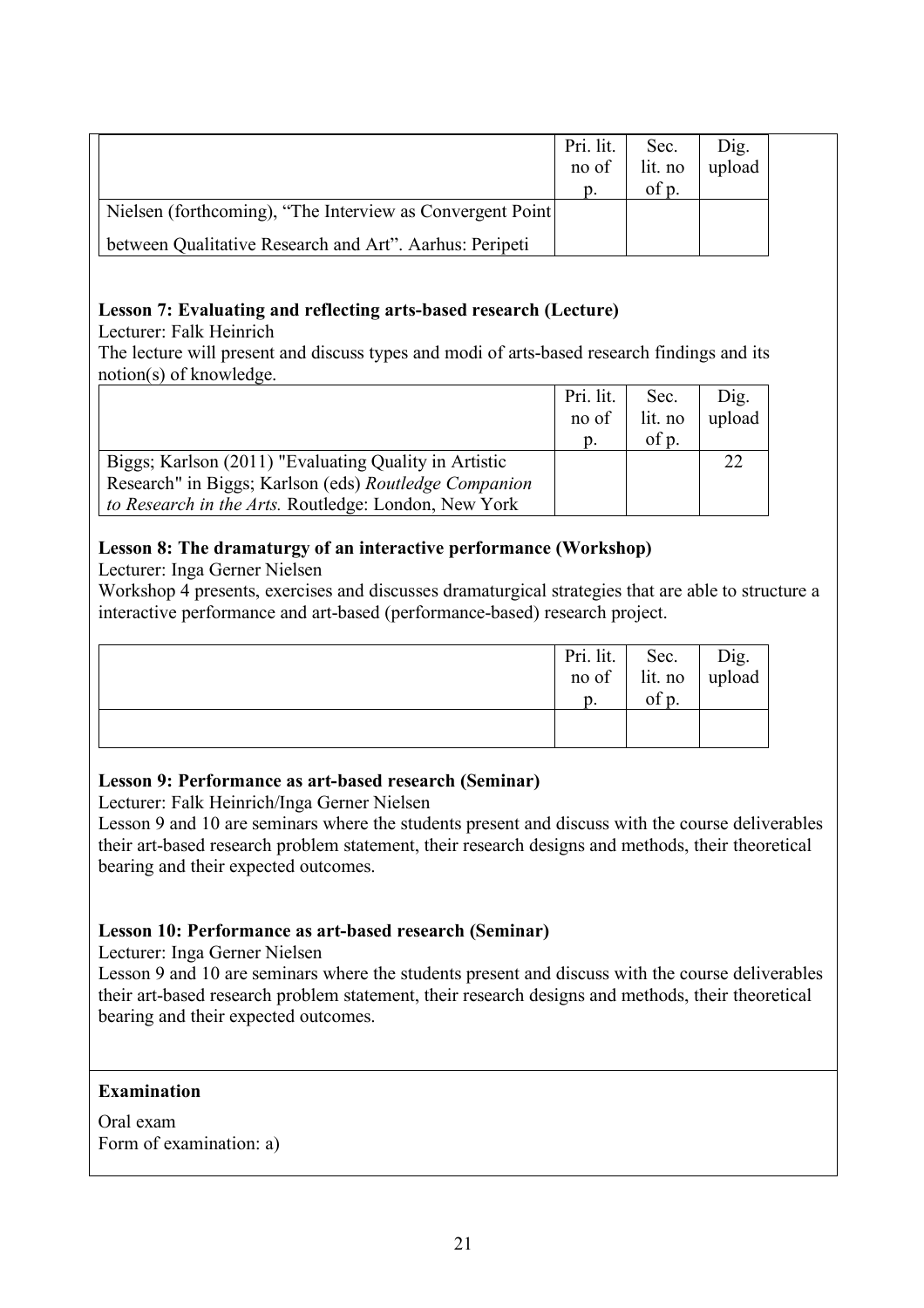Oral group-based exam.

Duration of oral exam: 20 min per student including grading and assessment. Max 1 hour per group.

**Evaluation**: Graded. Credits: 5 ECTS

The examination should demonstrate that the student has fulfilled the objectives outlined above.

# **Module description (description of each module)**

#### **Module title, ECTS credits**

Multimedia Programming (Elective) (M18) 5 ECTS

#### **Location**

5. Semester

# **Module coordinator**

Markus Löchtefeld

# **Type/Method and language**

Individual or small groups English

**Learning objectives:** 

During this module, students should acquire:

Basic knowledge about

• advanced topics of software development and algorithms relevant to the design and implementation of multimedia software applications (these can include software design patterns, programming mobile devices and embedded systems, robots and robotic motion, network programming, and machine learning).

Skills in

• applying a variety of intermediate and advanced programming techniques and methods in the construction of effective and efficient multimedia software applications

• applying advanced programming techniques in combination with artistic and perceptual theories.

Competencies in

• analyzing multimedia engineering problems and select, apply and evaluate appropriate technologies in developing successful solutions

• applying quantitative analysis to evaluate multimedia solutions

• applying advanced concepts in multimedia programming and software engineering.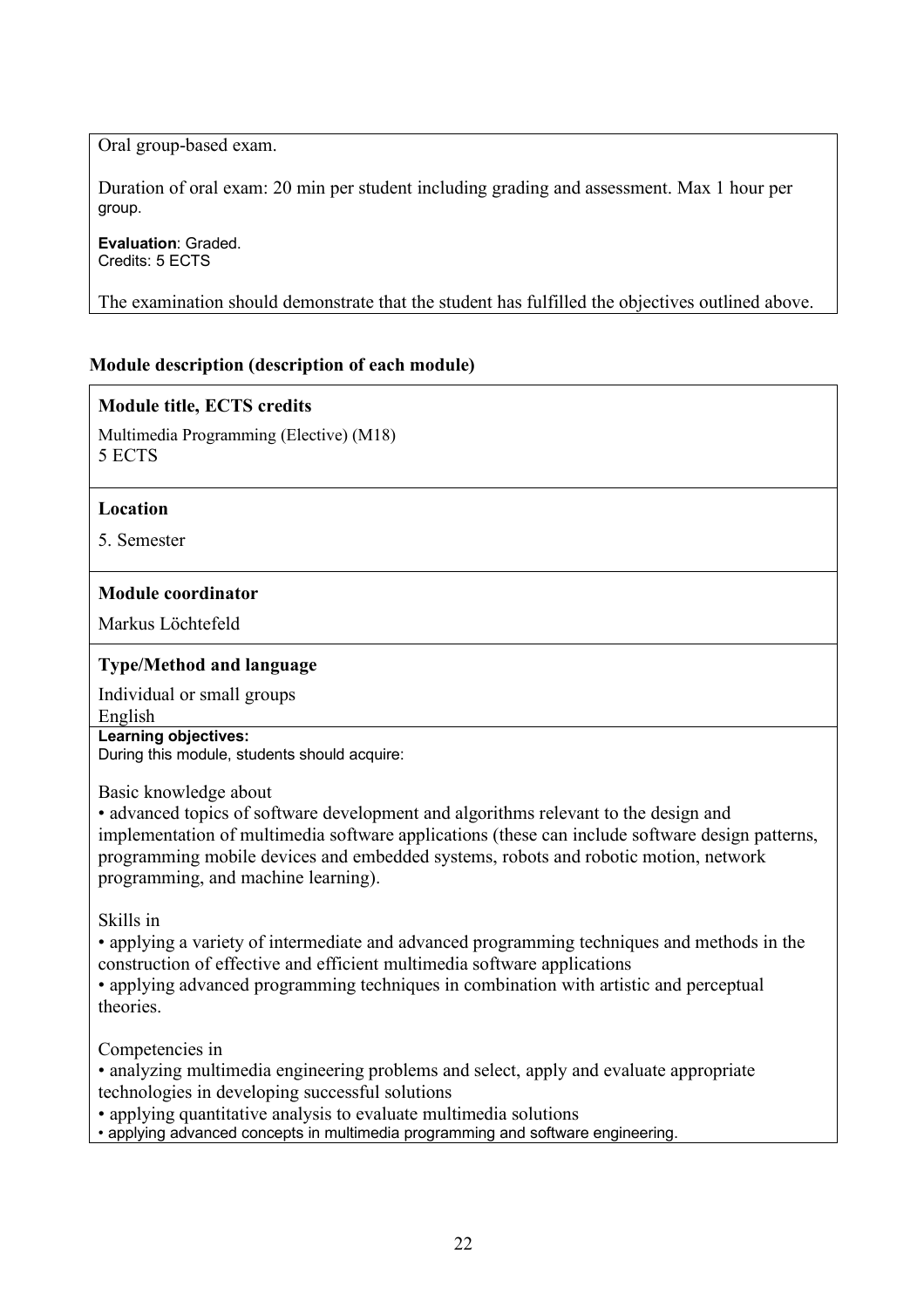# **Academic content**

The goal of this module is to strengthen the student's capacity to develop advanced multimedia applications. Based on a significant amount of prior knowledge of programming, the module will advance the students capabilities to develop software and physical systems through more complex algorithms and programming techniques.

# **Scope and expected performance**

5 ECTS credits. 1 ECTS credit = 27,5 hours of work. 5 ECTS = 137,5 hours of work consisting of preparation for course sessions, course participation, group work, exercises, counselling and exams.

# **Module activities (course sessions etc.)**

The aim of this course is to introduce students to the theoretical and practical dimensions of robotic art. The course places equal emphasis on aesthetic and technical concerns so students may develop competencies in the creation of an aesthetically engaging robotic art works. Students learn how to design, program and execute a computer-controlled work of art using models such as random walks and Markov chains and Flocking. Students also confront issues in planning, coordination, and control that arise when transitioning from computer simulation to the physical world. Students are required to develop and experiment with robotic prototypes they will construct themselves. Prior experience in imperative and object-oriented programming (e.g., C++ or Processing) is required. As part of the course the students will have to complete a group-based mini-project incorporating a research project using computer-controlled robotics. The mini-project must be accompanied by a written report and oral presentation summarizing the project, method, approach, and conclusions (3 pages maximum).

# **Lecture 1: Foundations of Robotic Art** (Lecture)

#### Lecturer: Elizabeth Jochum

Origins and development of robotic art from 20th century-present. This lecture provides an introduction and overview of robotic art from kinetic sculpture to contemporary robotic art.

#### **Literature**

|                                                           | Pri. lit.   | Sec. lit. | Dig.   |
|-----------------------------------------------------------|-------------|-----------|--------|
|                                                           | no of $p$ . | no of p.  | upload |
| "History of Robotic Art" (Eduardo Kac)                    |             |           | Yes    |
| Robotics and Art, Computationalism and Embodiment (Simon) | 20          |           | Yes    |
| Penny)                                                    |             |           |        |
| Robotic Creatures: Anthropomorphism and Interaction in    |             |           | Yes    |
| Contemporary Art (Ghedini; Bergamasco)                    |             |           |        |

# **Lecture 2: Expressive Motion - Theories & Approaches (**Lecture)

Lecturer: Elizabeth Jochum

This course explores concepts of expressive motion, an introduces students to creative approaches for designing expressive movement for robots. What is kinesics? Is imitation and mimesis the only way to design expressive behavior. How can flocking and swarming algorithms? What do these behaviors and motions indicate about narrative? What narrative,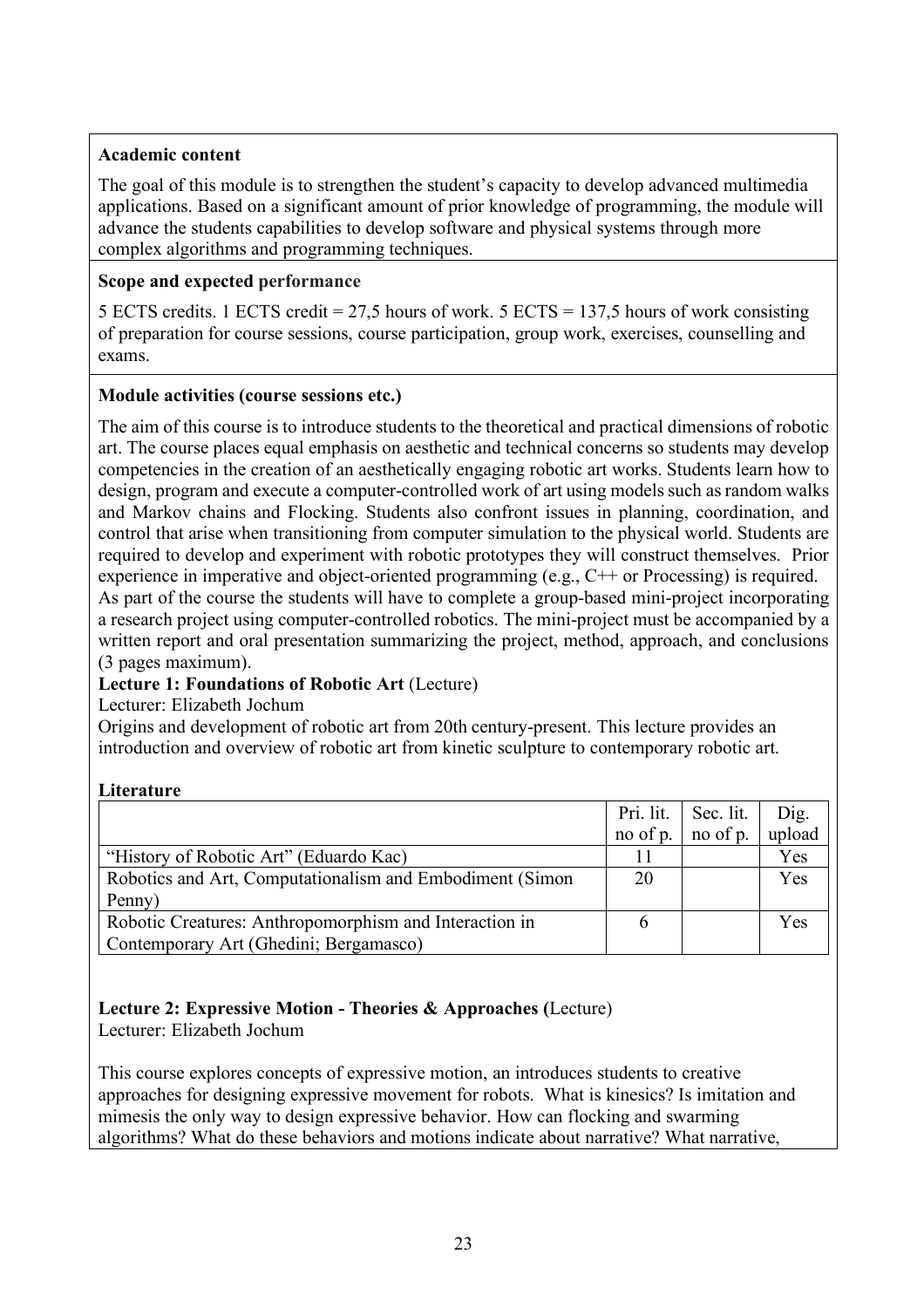interactive, or dramaturgical potential can we tap into using these external physical behaviors? This lecture considers the use of flocking and swarming algorithms in robotic art installations.

#### **Literature**

|                                                                   | Pri. lit. | Sec. lit. | Dig.       |
|-------------------------------------------------------------------|-----------|-----------|------------|
|                                                                   | no of p.  | no of p.  | upload     |
| "Designing Robots with Motion in Mind" (Hoffman and Ju)           | 32        |           | Yes        |
| "Make Robot Motions Natural" (Amy Laviers)                        | 2         |           | Yes        |
| The Helpless Soft Robot - Stimulating Human Collaboration         | 6         |           | <b>Yes</b> |
| <b>Through Robotic Movement</b>                                   |           |           |            |
| Milthers, A. D. B., Bjerre Hammer, A., Jung Johansen, J., Jensen, |           |           |            |
| L. G., Jochum, E. A. & Löchtefeld, M., 2019, 2019 CHI             |           |           |            |
| Conference on Human Factors in Computing Systems. (CHI EA         |           |           |            |
| $'19$ ).                                                          |           |           |            |
|                                                                   |           |           |            |
| "An Experimental Study of Apparent Behavior" (Heider &            |           | 17        |            |
| Simmel)                                                           |           |           |            |

#### **Lecture 3: Expressive Motion: Programming I**

Lecture + Exercise Lecturer: Markus Löchtefeld

Introduction to the concepts of state machines, turtle walks and random walks as a means for executing basic motions as well as how to implement those using the Processing programming language.

#### **Literature**

|                                                             | Pri. lit. | Sec. lit. | Dig.           |
|-------------------------------------------------------------|-----------|-----------|----------------|
|                                                             | no of p.  | no of p.  | upload         |
| Random walk - Wikipedia,                                    |           |           | Yes            |
| https://en.wikipedia.org/wiki/Random walk                   |           |           |                |
| Abelson, H. and diSessa, A. A. (1980). Turtle Geometry: The | 3         |           | Yes            |
| Computer as a Medium for Exploring Mathematics. MIT Press.  |           |           |                |
| Pearson, K. (1905). The problem of the random walk. Nature, | 3         |           | N <sub>0</sub> |
| 72:294, 318, 342.                                           |           |           |                |
| Braitenberg, V. (1984). Vehicles: Experiments in Synthetic  |           | 3         | N <sub>0</sub> |
| Psychology. MIT Press.                                      |           |           |                |

# **Lecture 4: Language of Motion - Programming II**

Lecture + Exercise

Lecturer: Markus Löchtefeld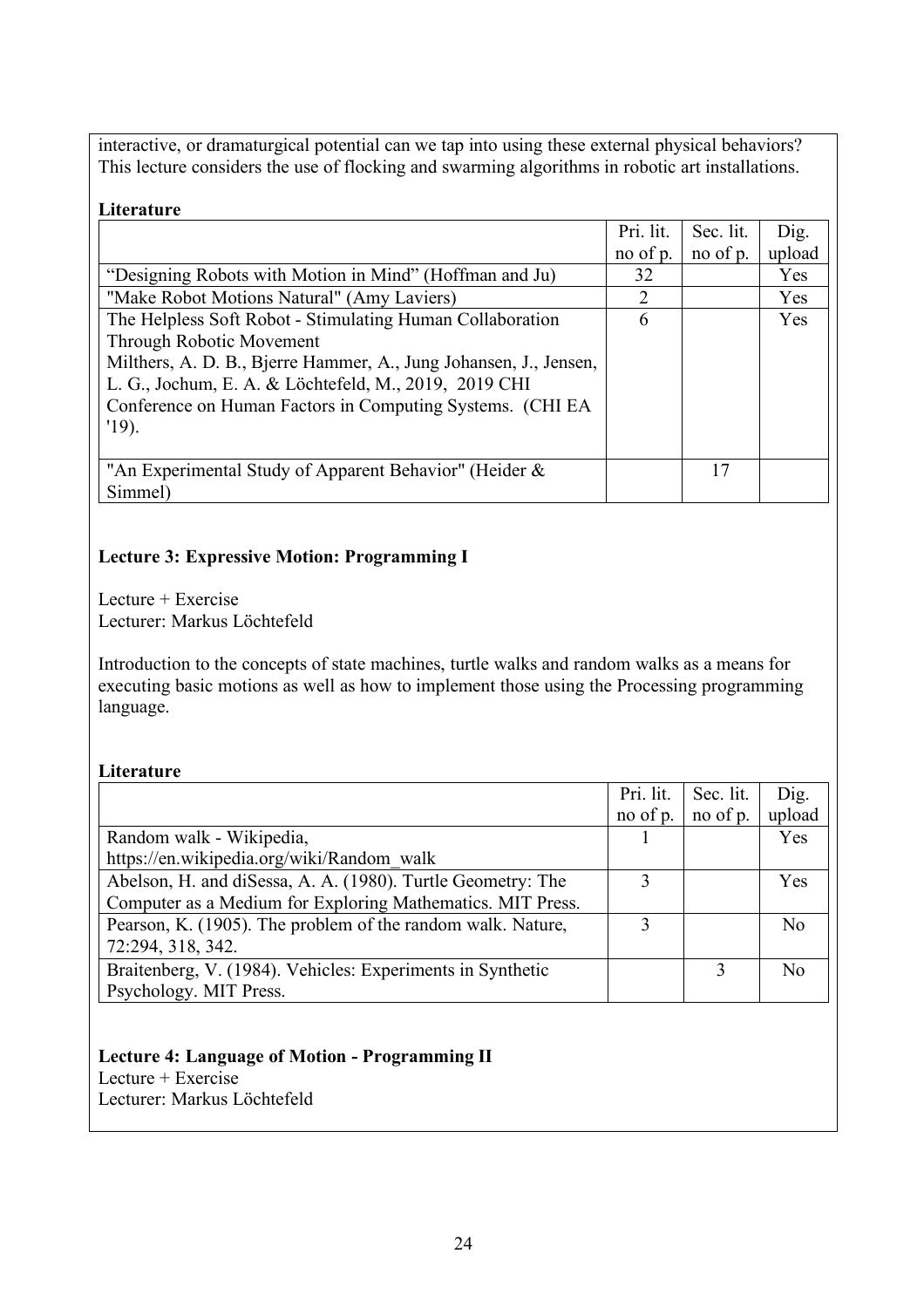Composing simple motions with state transition networks (Markov chains). Non-functional animations and simulated interactions. Furthermore, basic concepts of Flocking will be introduced.

#### **Literature**

|                                                                   |   | Pri. lit. $\vert$ Sec. lit. $\vert$ | Dig.   |
|-------------------------------------------------------------------|---|-------------------------------------|--------|
|                                                                   |   | no of $p$ . no of $p$ .             | upload |
| Powell, V. (2014). Markov chains. -                               |   |                                     | Yes    |
| http://setosa.io/blog/2014/07/26/markov-chains/index.html         |   |                                     |        |
| Reynolds, C. W. (1987). Flocks, herds, and schools: A distributed | 6 |                                     | Yes    |
| behavioral model. Computer Graphics, 21(4):25-34                  |   |                                     |        |

#### **Lecture 5+6+7: Soft-Robotics**

Workshop

Lecturer: Markus Löchtefeld & Elizabeth Jochum

Soft robots have the potential to change what we use robots for and challenge how we perceive them. Material scientists, roboticists, computer scientists and biologists are working together to challenge the motion of what a robot can be. Researchers are trying to build sustainable robots of materials that perish after they have completed their task. Students will explore the artistic aspects of soft robots as relational and processual objects through hands-on techniques. The workshop explores not what softness is, but what softness can do.

#### **Literature**

|                                                                  | Pri. lit.      | Sec. lit. | Dig.       |
|------------------------------------------------------------------|----------------|-----------|------------|
|                                                                  | no of p.       | no of p.  | upload     |
| Rus, Daniela, and Michael T. Tolley. "Design, fabrication and    | 23             |           | <b>Yes</b> |
| control of soft robots." Nature 521.7553 (2015): 467.            |                |           |            |
| Jørgensen, Jonas. "Appeal and Perceived Naturalness of a Soft    | $\overline{2}$ |           | Yes        |
| Robotic Tentacle." Companion of the 2018 ACM/IEEE                |                |           |            |
| International Conference on Human-Robot Interaction. ACM,        |                |           |            |
| 2018.                                                            |                |           |            |
| Jørgensen, Jonas. "Interaction with Soft Robotic Tentacles."     |                |           | No         |
| Companion of the 2018 ACM/IEEE International Conference on       |                |           |            |
| Human-Robot Interaction. ACM, 2018.                              |                |           |            |
| Anna Dagmar Bille Milthers, Anne Bjerre Hammer, Jonathan         | 6              |           | <b>Yes</b> |
| Jung Johansen, Lasse Goul Jensen, Elizabeth Ann Jochum and       |                |           |            |
| Markus Löchtefeld. 2019. The Helpless Soft Robot - Stimulating   |                |           |            |
| Human Collaboration through Robotic Movement. CHI EA '19.        |                |           |            |
| ACM, New York, NY, USA                                           |                |           |            |
| Laschi, Cecilia, et al. "Soft Robotics: Trends, Applications and |                | 15        | <b>Yes</b> |
| Challenges." $(2016)$ .                                          |                |           |            |

#### **Lecture 8+9: DIY Robot** (Workshop)

Lecturer: Elizabeth Jochum & Markus Löchtefeld